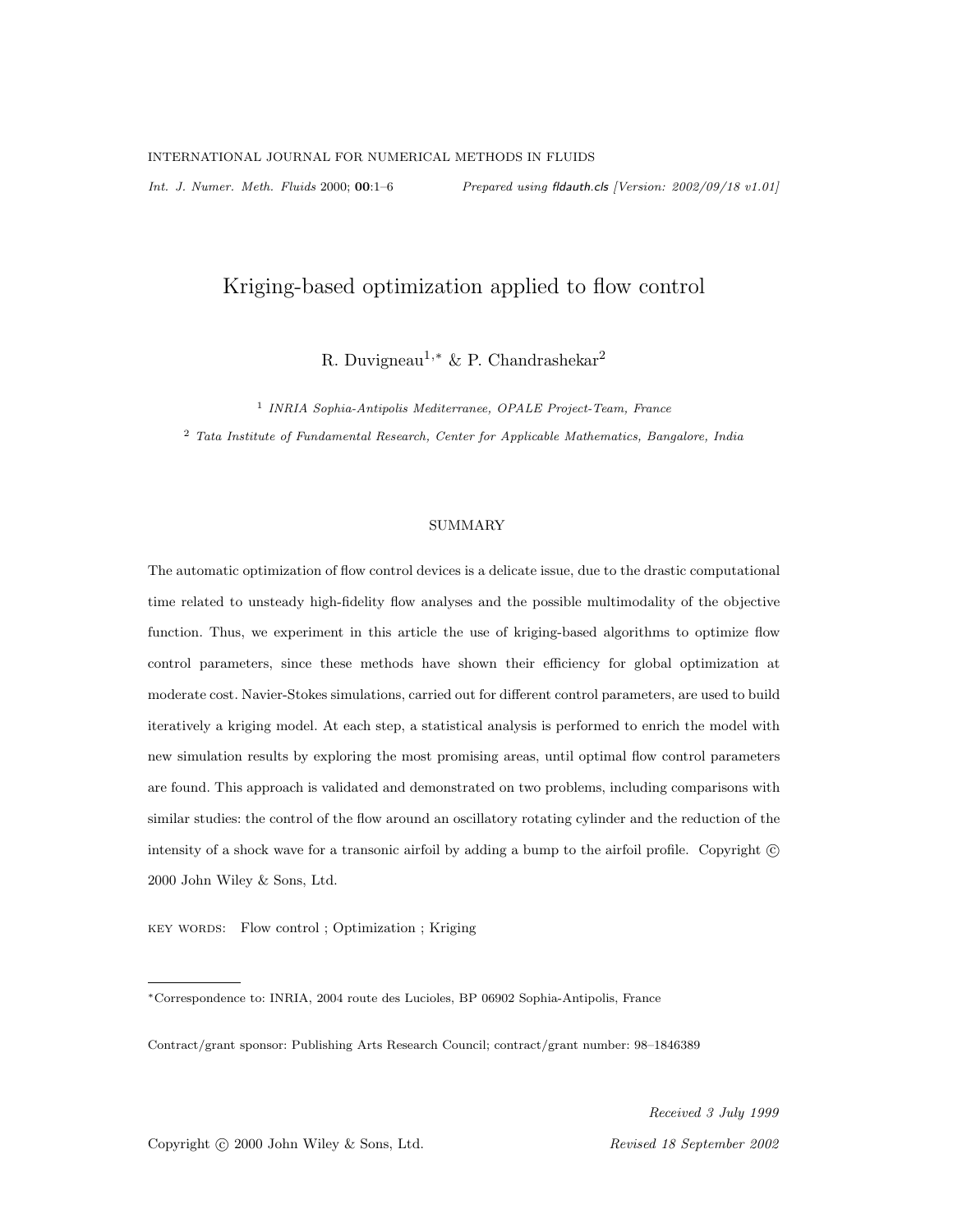# 1. INTRODUCTION

Flow control strategies based on pulsating jets, suction or locally moving walls, have became of great interest to modify the characteristics of complex flows, without modifying too much a baseline design. As example, such devices can efficiently modify the dynamics of detached flows to control the vortex shedding, or perturbate the interaction between a shock wave and a boundary layer to stabilize fluttering phenomenon. Contrary to classical shape design approaches, flow control strategies can efficiently deal with a large variety of problems, with only small modifications of the shape of the body of interest. Moreover, control laws can be adapted to various flow conditions, yielding more robust solutions. Therefore, flow control strategies are particularly appealing for drag reduction in the automotive industry for instance, or stall control in aerodynamics.

However, the parameters of the control law (e.g. actuation frequency or location) should be set precisely to obtain the flow modification expected. In the past, the determination of these parameters has been achieved experimentally by trial-and-error approaches or parametric studies [1, 2]. Now, numerical studies allow to optimize automatically the control parameters for a given problem, by coupling the simulation procedure with an automated search for optimal control parameters. This has been successfully achieved in some previous works. For instance, it has been shown in [3, 4] that an automatic optimization procedure can determine suitable control parameters for a synthetic jet for stall control purpose. In [5, 6], the optimal control of the flow around a rotating oscillatory cylinder has been demonstrated.

However, this optimization procedure is usually very expensive, from computational point Copyright c 2000 John Wiley & Sons, Ltd. *Int. J. Numer. Meth. Fluids* 2000; 00:1–6 *Prepared using* fldauth.cls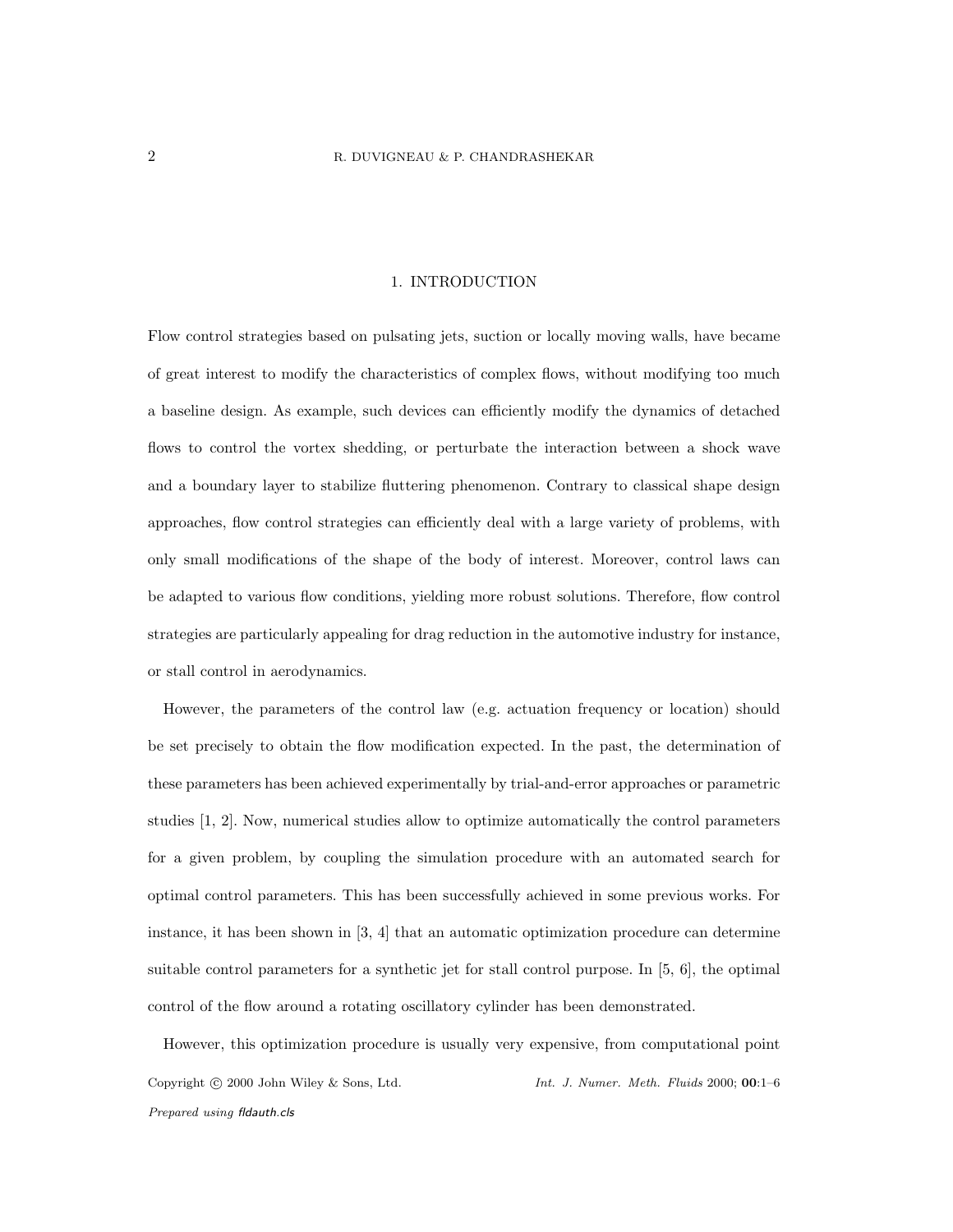of view, since several dozens, or even hundreds, of costly flow simulations are required to determine accurately the optimal parameters. Therefore, the use of reduced-order models, such as Proper Orthogonal Decomposition (POD), has emerged to solve optimality conditions at low cost [7, 8]. Nevertheless, this approach has been faced to some difficulties, because the reduced-order model, built for some initial flow conditions, cannot represent accurately the flow if the underlying physical phenomenon changes too much during the optimization phase. Therefore, some update strategies have recently been introduced with success [8].

In this article, an alternate strategy is explored to determine optimal flow control parameters with a reasonable computational cost. During an initial phase, some simulations are carried out for different control parameters, which allows to build a kriging model. This is a statistical model that can predict the objective function value with respect to the control parameters, but also provides an estimate of the model error. These features are used during a second phase to determine the optimal control parameters, by performing a few number of additional simulations in most promising areas, in a statistical sense.

The purpose of this study is to test the proposed algorithm in the particular context of flow control, that is characterized by complex and expensive simulations (turbulent and unsteady), yielding cost functions with possible several minima and tedious gradient computation. In particular, the results obtained with the proposed algorithm are compared with those using other optimization strategies to conclude about its efficiency in this context.

In a first section, the proposed strategy is described and illustrated with problems involving analytical functions. Then, the proposed method is validated and demonstrated on two flow control problems, including comparisons with similar studies: the control of the flow around an oscillatory rotating cylinder and the reduction of the shock wave for a transonic airfoil. Copyright c 2000 John Wiley & Sons, Ltd. *Int. J. Numer. Meth. Fluids* 2000; 00:1–6

*Prepared using* fldauth.cls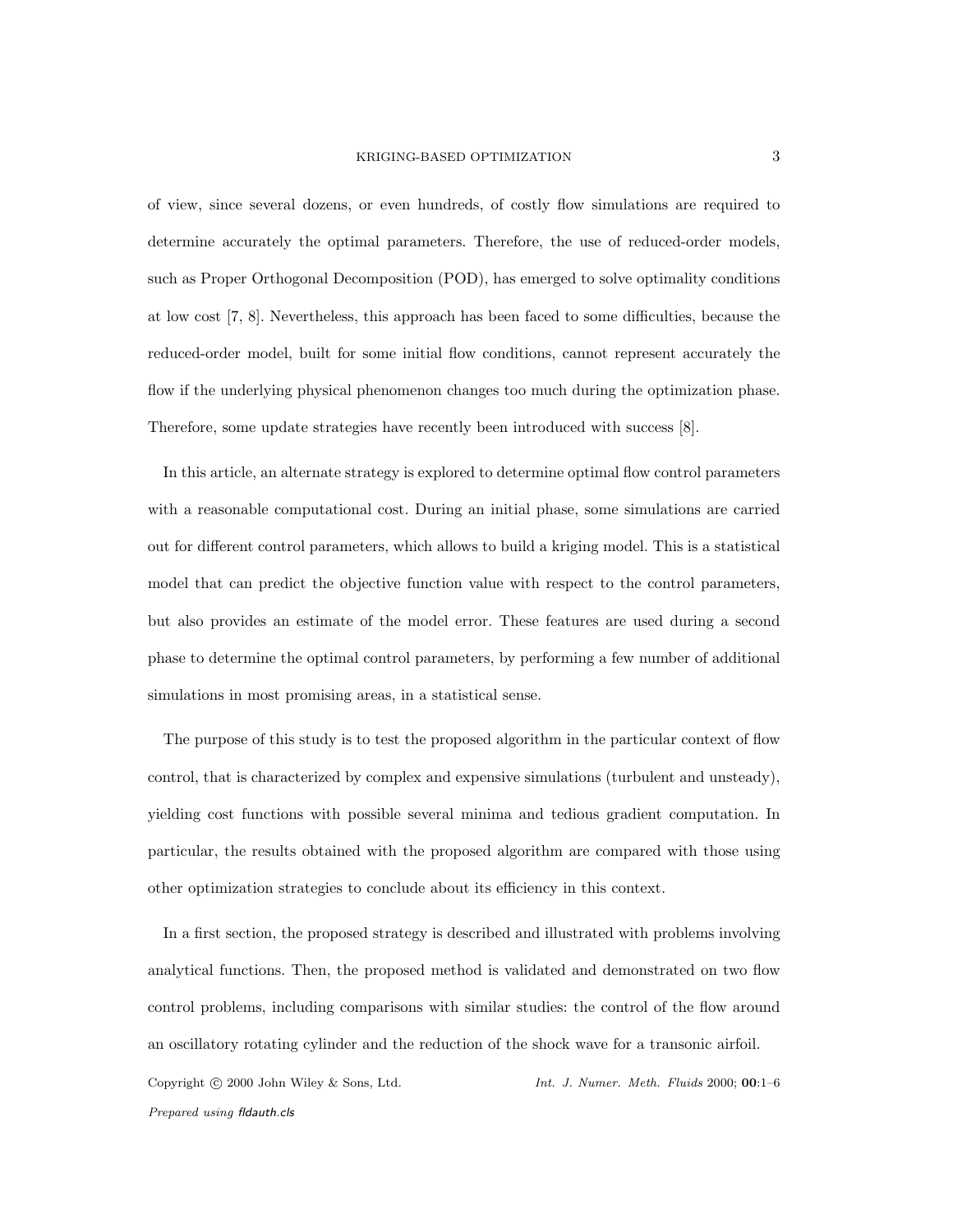### 4 R. DUVIGNEAU & P. CHANDRASHEKAR

# 2. KRIGING MODEL OF THE FLOW RESPONSE

Kriging models (also called Gaussian process models) belong to response surface methods, that allow to predict a function value f at a given point  $x$ , on the basis of a set of known function values  $F_N = \{f_1, f_2, \ldots, f_N\}$  at some points  $X_N = \{x_1, x_2, \ldots, x_N\} \subset \mathbb{R}^d$ , that are stored in a database.

Kriging models [9, 10] treat the response of some experiment as if it were a realization of a stochastic process. In physical experiments, there are independent random errors which make the assumption of a stochastic process plausible. But in a computer experiment, where the response is the output of a computer code which is deterministic, its plausibility is less clear. However, this approach has proved its efficiency to model computer experiments in complex fields.

In the following, we adopt the Bayesian viewpoint of Gaussian processes [11]. The vector of known function values  $F_N$  is assumed to be one realization of a multivariate Gaussian process with joint probability density:

$$
p(F_N) = \frac{\exp\left(-\frac{1}{2}F_N^{\top}C_N^{-1}F_N\right)}{\sqrt{(2\pi)^N \det(C_N)}},\tag{1}
$$

where  $C_N$  is the  $N \times N$  covariance matrix. The element  $C_{mn}$  of the covariance matrix gives the correlation between the function values  $f_m$  and  $f_n$  obtained respectively at points  $x_m$  and  $x_n$ . We assume that these values are correlated, since they correspond to underlying physical phenomena. This is expressed in terms of a correlation function c, i.e.,  $C_{mn} = c(x_m, x_n)$ .

Now, we suppose that we would like to evaluate the function value at a new point  $x_{N+1}$ . When adding a new point  $x_{N+1}$ , the resulting vector of function values  $F_{N+1}$  is assumed to Copyright c 2000 John Wiley & Sons, Ltd. *Int. J. Numer. Meth. Fluids* 2000; 00:1–6 *Prepared using* fldauth.cls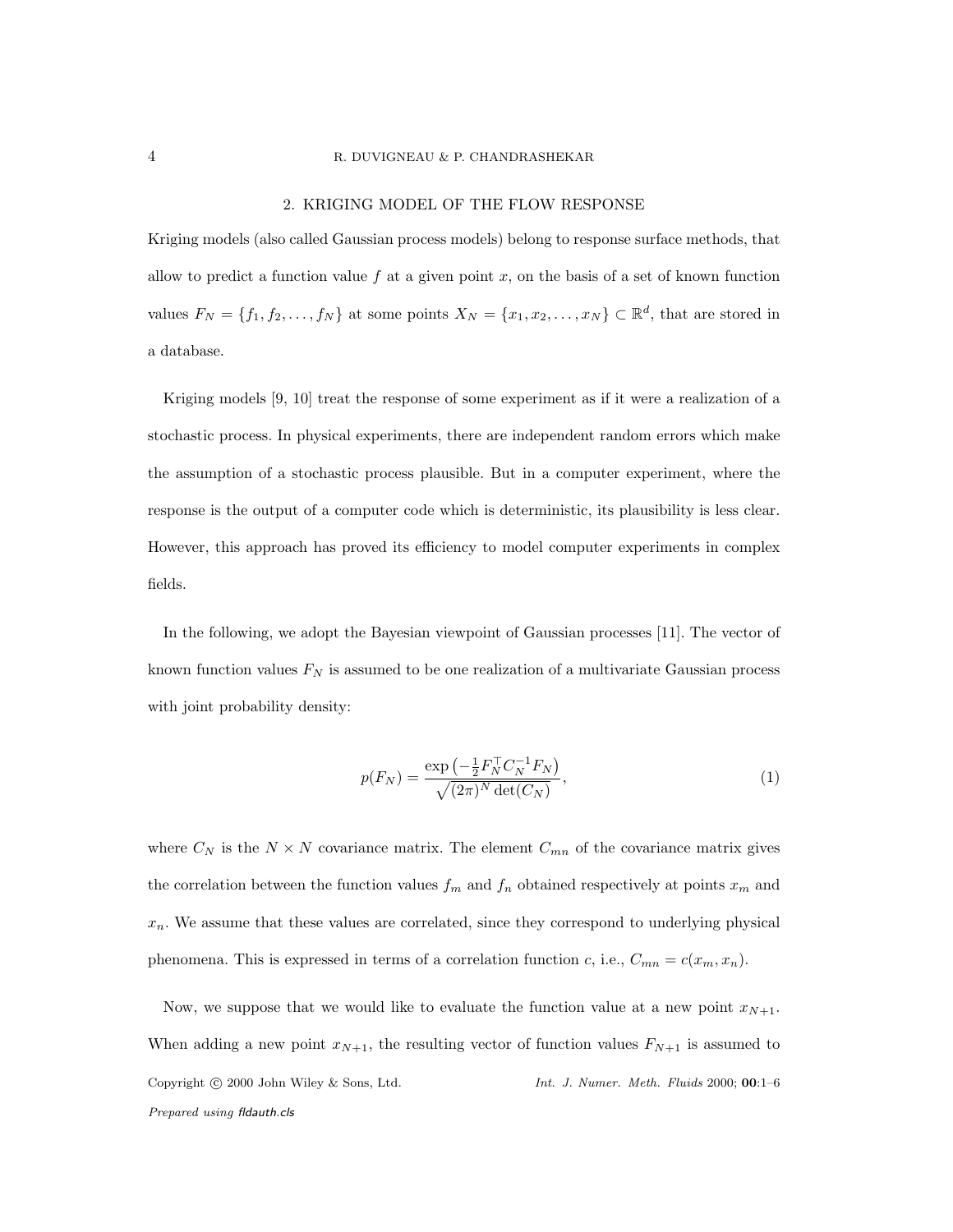be a realization of the  $(N + 1)$ -variable Gaussian process with joint probability density:

$$
p(F_{N+1}) = \frac{\exp\left(-\frac{1}{2}F_{N+1}^{\top}C_{N+1}^{-1}F_{N+1}\right)}{\sqrt{(2\pi)^{N+1}\det(C_{N+1})}}.\tag{2}
$$

Using the rule of conditional probabilities  $p(A|B) = p(A, B)/p(B)$ , we can write the probability density for the unknown function value  $f_{N+1}$ , given the data  $(F_N)$  as:

$$
p(f_{N+1}|F_N) = \frac{p(F_{N+1})}{p(F_N)}.
$$
\n(3)

In order to simplify this expression we notice that the  $(N+1)$ -variable covariance matrix  $C_{N+1}$ can be written as

$$
C_{N+1} = \begin{bmatrix} C_N & k \\ k^\top & \kappa, \end{bmatrix}
$$

where

$$
k = [c(x_1, x_{N+1}), c(x_2, x_{N+1}), \dots, c(x_N, x_{N+1})]^\top
$$
 and  $\kappa = c(x_{N+1}, x_{N+1}).$ 

This allows us to write the inverse of correlation matrix as

$$
C_{N+1}^{-1} = \begin{bmatrix} M & m \\ m^\top & \mu \end{bmatrix}
$$

where

$$
M = C_N^{-1} + \frac{1}{\mu} m m^{\top}, \qquad m = -\mu C_N^{-1} k, \qquad \mu = (\kappa - k^{\top} C_N^{-1} k)^{-1}.
$$

Then, we obtain that the probability density for the function value at the new point is

$$
p(f_{N+1}|F_N) \propto \exp\left[-\frac{(f_{N+1} - \hat{f}_{N+1})^2}{2\sigma_{f_{N+1}}^2}\right],
$$

where

$$
\hat{f}_{N+1} = k^{\top} C_N^{-1} F_N \qquad \sigma_{f_{N+1}}^2 = \kappa - k^{\top} C_N^{-1} k. \tag{4}
$$

Thus, the probability density for the function value at the new point  $x_{N+1}$  is also Gaussian with mean  $\hat{f}_{N+1}$  and standard deviation  $\sigma_{f_{N+1}}$ . Therefore, the most likely value at the new Copyright c 2000 John Wiley & Sons, Ltd. *Int. J. Numer. Meth. Fluids* 2000; 00:1–6 *Prepared using* fldauth.cls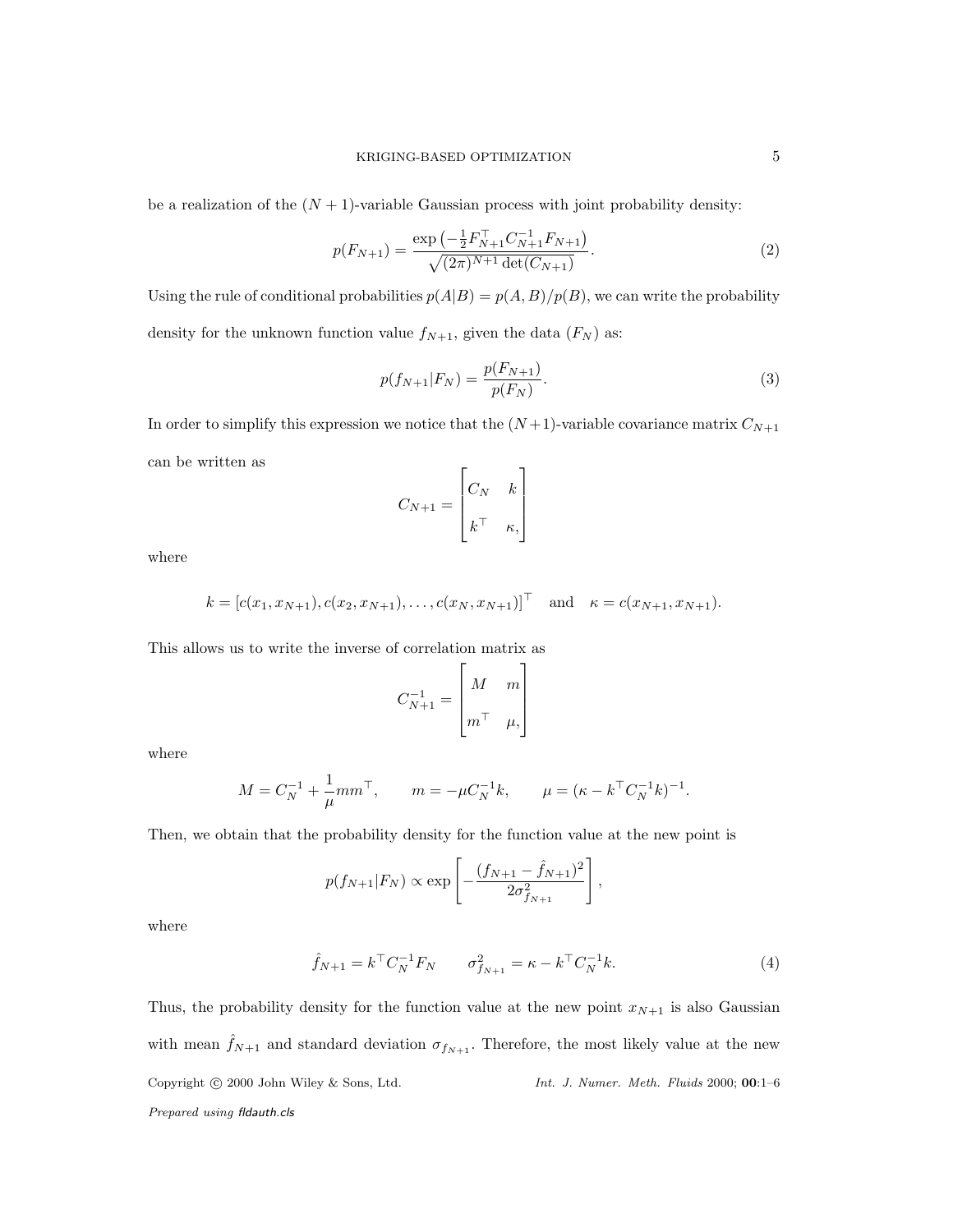

Figure 1. Example of kriging approximation of an analytical function.

point  $x_{N+1}$  is  $\hat{f}_{N+1}$ . This value will be considered as the prediction of the kriging model. The variance  $\sigma_{f_{N+1}}$  can be interpreted as a measure of uncertainty in the value prediction. The function value can be expected to vary in some range like  $[\hat{f} - 3\sigma, \hat{f} + 3\sigma]$ .

The function approximation using kriging model is illustrated in figure 1. We consider the approximation of the function:

$$
f(x) = x(1 - x)\sin(2\pi x), \quad x \in [0, 2],
$$

using 10 known points. One can see that the kriging approximation is satisfactory. The variance provides an estimate of the uncertainty of the model that allows to pick areas where the model is of poor quality.

The covariance function must reflect the characteristics of the output of the computer code since, it represents the way the different point values are correlated. In the absence of any knowledge regarding the unknown function, the most commonly used correlation function is Copyright c 2000 John Wiley & Sons, Ltd. *Int. J. Numer. Meth. Fluids* 2000; 00:1–6 *Prepared using* fldauth.cls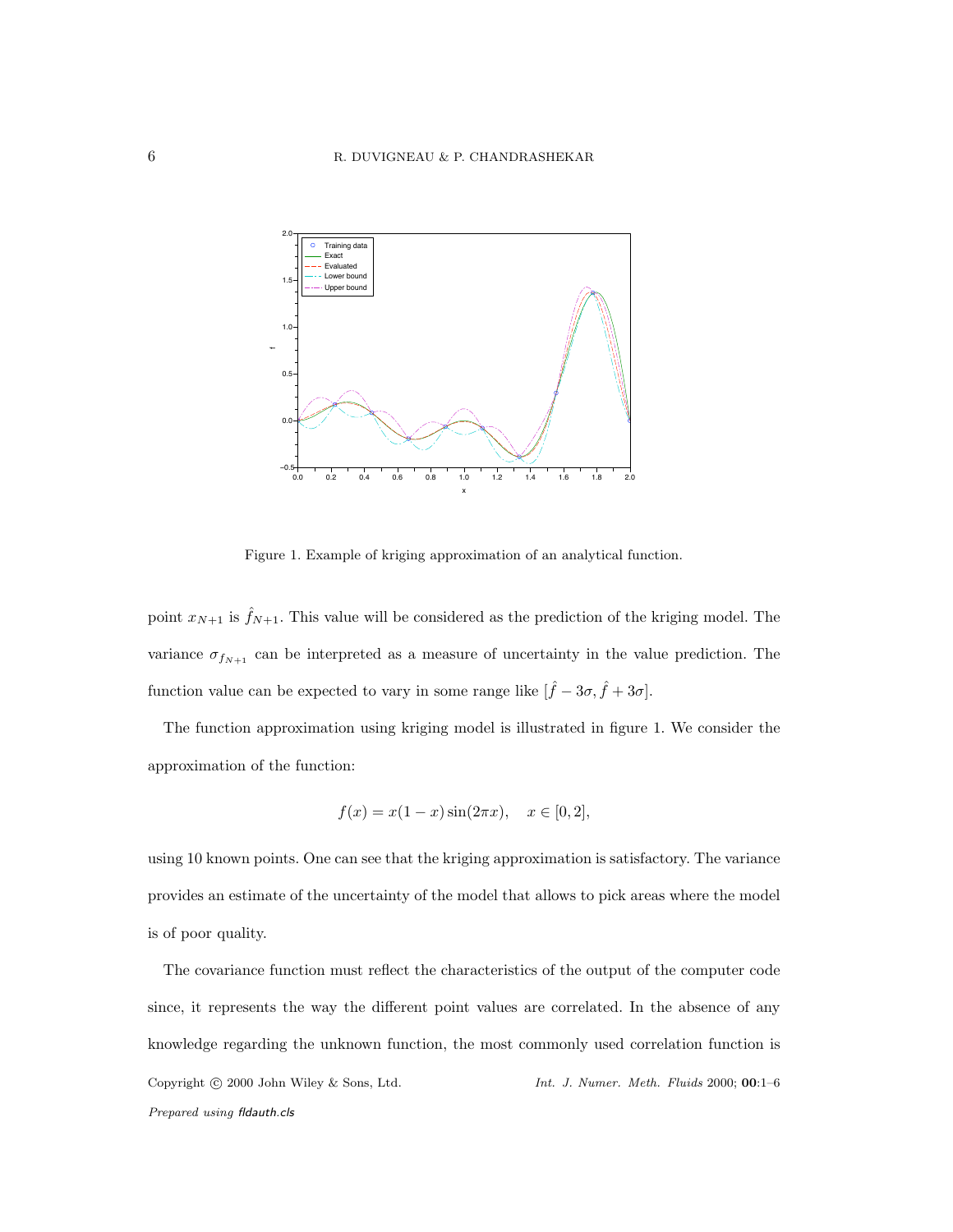an exponential; in this work we take the correlation function of the form:

$$
c(x,y) = \theta_1 \exp \left[ -\frac{1}{2} \sum_{i=1}^{d} \frac{(x_i - y_i)^2}{r_i^2} \right] + \theta_2,
$$

where  $\Theta = (\theta_1, \theta_2, r_1, r_2, \dots, r_d)$  are some parameters to be determined. The first term is a distance-dependent correlation between the function values at two data points; if their distance is small compared to the length scales  $r_i$ , the exponential term is close to one while it decays exponentially as their distance increases. Practical studies have shown that the use of a nonisotropic scaling is beneficial for the problems considered here. The parameter  $\theta_1$  scales this correlation. In the second term,  $\theta_2$  gives an offset of the function values from zero.

It now remains to find the parameters Θ in the correlation function. These parameters are determined by maximizing the joint probability density  $p(F_N)$ . Indeed, we want the constructed model to be most consistent with the observed data. This is equivalent to minimizing the loglikelihood function given by:

$$
\mathfrak{L}=F_N^\top C_N^{-1}F_N+\log\det(C_N)
$$

This function is known to be multi-modal; hence a PSO (Particle Swarm Optimization) [12] technique is employed for this work, that has the capability to avoid local minima. There are many practical issues that must be taken care of so that all the computations are stable; we follow [13] in this respect. The hyper-parameters must be non-negative; hence it is better to work with the logarithm of the parameters so that they always remain positive. The correlation matrix can be ill-conditioned in which case the computation of its inverse will not be accurate. If the condition number is above a specified tolerance, then the log-likelihood is taken to be a large positive value. If the condition number is within the specified tolerance, an LU decomposition of  $C_N$  is first performed; then  $C_N^{-1}F_N$  and  $C_N^{-1}k$  are computed using the LU decomposition. The logarithm of the determinant of  $C_N$  is also computed using the LU decomposition Copyright c 2000 John Wiley & Sons, Ltd. *Int. J. Numer. Meth. Fluids* 2000; 00:1–6 *Prepared using* fldauth.cls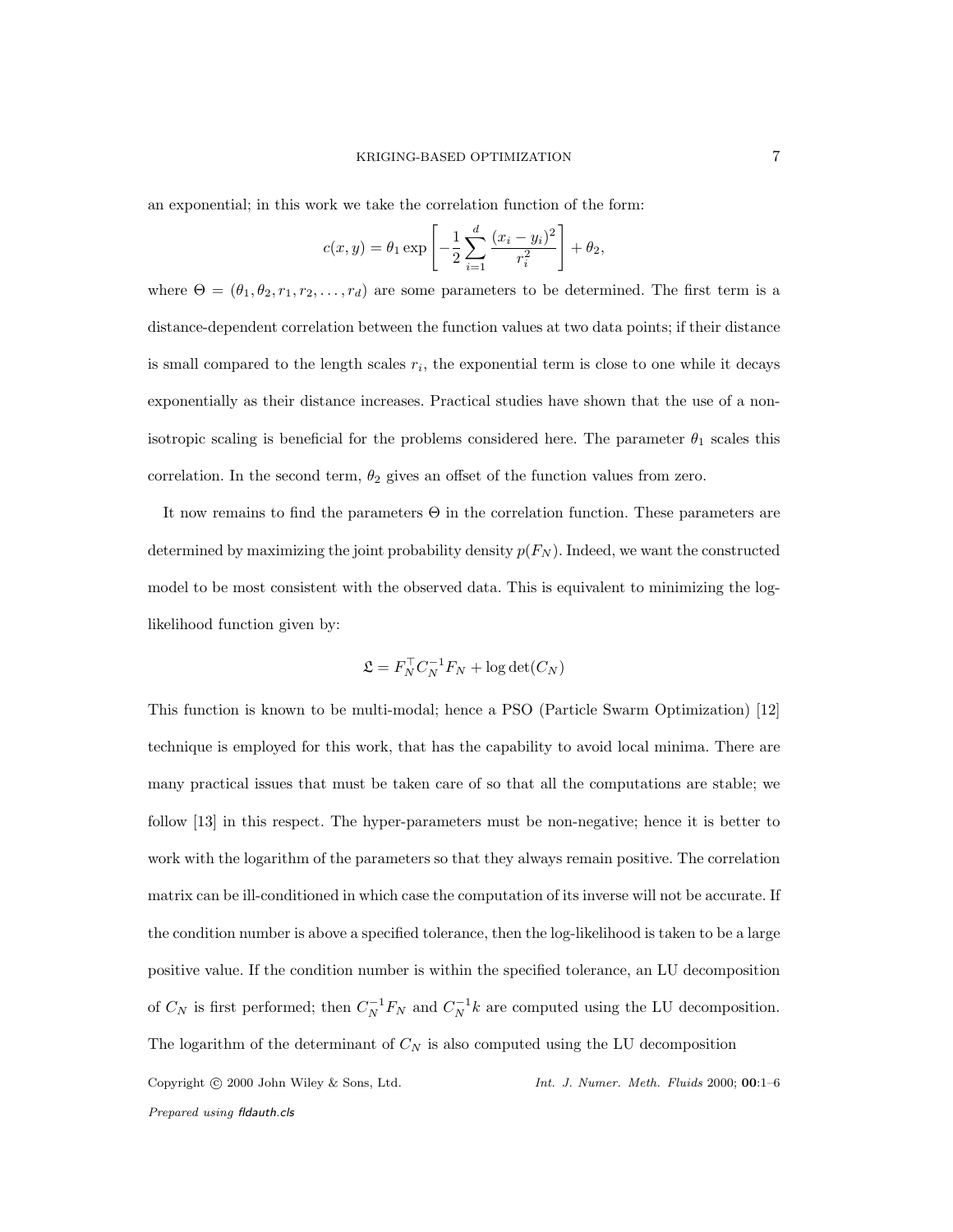$$
\log \det(C_N) = \sum_{n=1}^N \log L_{nn} + \sum_{n=1}^N \log U_{nn}
$$

This avoids the under-flow problem associated with multiplying a large number of small numbers which would be the case if the matrix  $C_N$  is badly scaled. An upper limit of  $1/\epsilon$  is imposed on the condition number of  $C_N$ , where  $\epsilon$  is the machine precision.

Again following [13] we scale the coordinates and function values. Moreover, the parameters in the covariance function are constrained by upper and lower bounds:

$$
\theta_1 \in [10^{-3}, 1]
$$
  
\n $\theta_2 \in [10^{-3}, 1]$   
\n $r_i \in [10^{-2}, 10], \quad i = 1, ..., d$ 

# 3. OPTIMIZATION STRATEGY BASED ON KRIGING MODELS

The optimization strategy used in this study is based on the iterative construction of a kriging model (see [14] for a review paper on these methods). The use of such a model for optimization must be an iterative process since it is not possible to build a model accurate enough to find the optimal parameters in only one step. The model should be updated with the results from flow simulations until some convergence criterion is fulfilled. Therefore, the algorithm is organized in two phases. During the first one, an initial a priori database is constructed, that gathers the flow responses (objective function values) corresponding to different control parameter values. The control parameters are chosen in order to explore uniformly the search space, according to a Design Of Experiments (DOE) method. During the second phase, a kriging model is Copyright c 2000 John Wiley & Sons, Ltd. *Int. J. Numer. Meth. Fluids* 2000; 00:1–6 *Prepared using* fldauth.cls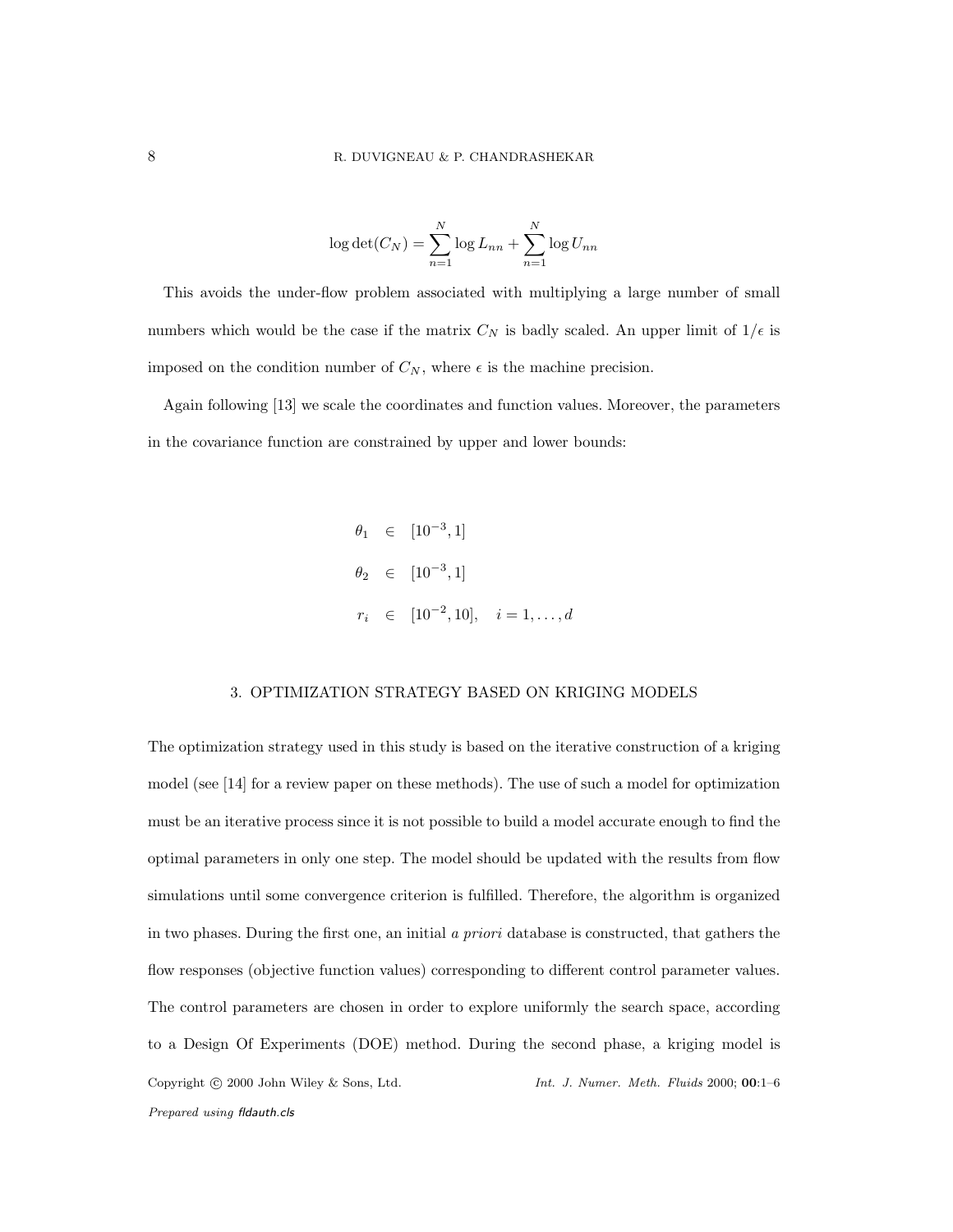constructed on the basis of available data and is used to determine which flow simulations should be carried out and added into the database. This second phase is then repeated until convergence of the algorithm.

This constitutes a baseline algorithm, whose efficiency depends on the way the new flow simulations are chosen at each iteration. Since we intend to minimize a cost function, the simplest algorithm in this family can be described as:

- 1. Build an a priori database
- 2. Construct a kriging model
- 3. Find the point  $x^*$  that minimizes the model
- 4. Evaluate the point  $x^*$  and add it in the database
- 5. Return to step 2 until convergence

Using such an algorithm, the database and the model are iteratively enriched and reconstructed. The choice of the optimization algorithm used to solve the minimization problem in step 3 is not critical, since this is an inexpensive task. A PSO method is used in practice since it is robust and not sensitive to local optima.

This simple algorithm can provide satisfactory results for some problems, but one can easily find cases for which this algorithm even does not converge to a stationary point [14]. Actually, the efficiency of such an algorithm depends strongly on the capability of the first a priori database to capture the main characteristics of the cost function.

However, one can easily improve the robustness and the efficiency of this first algorithm by using the capability of a kriging model to predict the uncertainty related to value predictions. Indeed, for a given design vector  $x$ , a kriging model provides not only a prediction of the function value  $\hat{f}(x)$ , but also an estimation of the uncertainty of this prediction  $\sigma(x)$ . Therefore, Copyright c 2000 John Wiley & Sons, Ltd. *Int. J. Numer. Meth. Fluids* 2000; 00:1–6 *Prepared using* fldauth.cls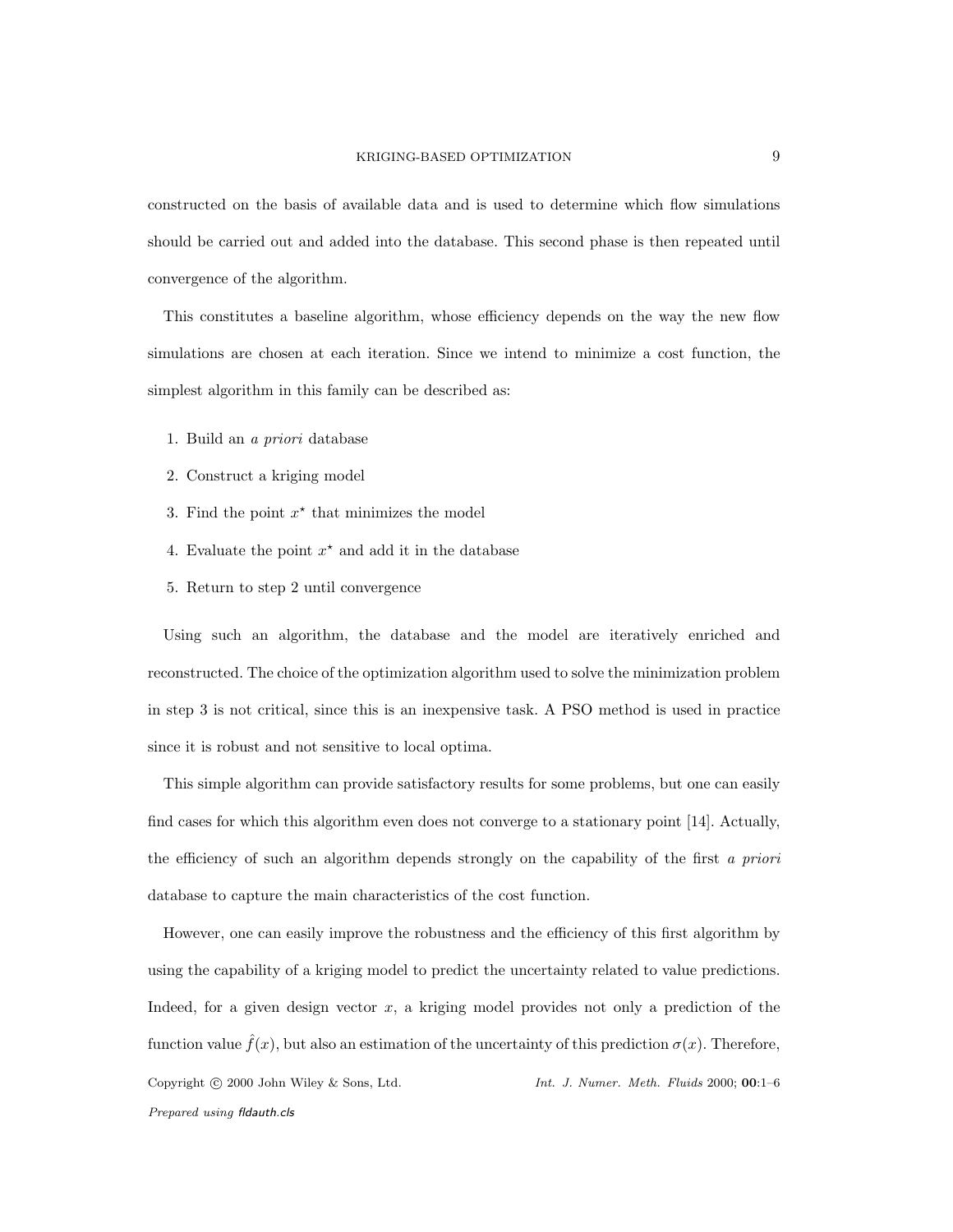one can use this knowledge to determine not only the point that minimizes the model, but also areas for which the model is uncertain, i.e. of poor quality. Evaluating such points promotes the minimization of the cost function as well as the improvement of the kriging model.

Thus, we define a *merit function* that can be interpreted as a statistical lower bound of the model, by aggregating the function value and the standard deviation value [14]:

$$
f_M(x) = \hat{f}(x) - \rho \sigma(x),\tag{5}
$$

where  $\rho$  is a positive parameter that allows to balance the two terms. The previous algorithm is modified as:

- 1. Build an a priori database
- 2. Construct a kriging model
- 3. For  $i = 1$  to  $p$  :

Find the point  $x_i^*$  that minimizes the merit function  $\hat{f}(x) - \rho_i \sigma(x)$ 

(with  $\rho_i = i - 1$  in general)

- 4. Evaluate the p points  $(x_i^*)_{i=1,\dots,p}$  and add them in the database
- 5. Return to step 2 until convergence

The use of  $\rho_1 = 0$  yields the minimization of the kriging model. Moreover, the use of other values, e.g.  $\rho_2 = 1$ ,  $\rho_3 = 2$ ,  $\rho_4 = 3$ , promotes the exploration of areas where the standard deviation is high and where possible interesting points can be found (see figure 1). These extra points will be useful since they allow to improve the model quality. This approach has been found more robust than the previous one and applied to various problems [13, 15]. In particular, the sensitivity of the results with respect to the choice of the initial database is significantly reduced [16]. Moreover, it is not more expensive, provided that the  $p$  function evaluations performed in step 3 are achieved using parallel computing.

Copyright c 2000 John Wiley & Sons, Ltd. *Int. J. Numer. Meth. Fluids* 2000; 00:1–6

*Prepared using* fldauth.cls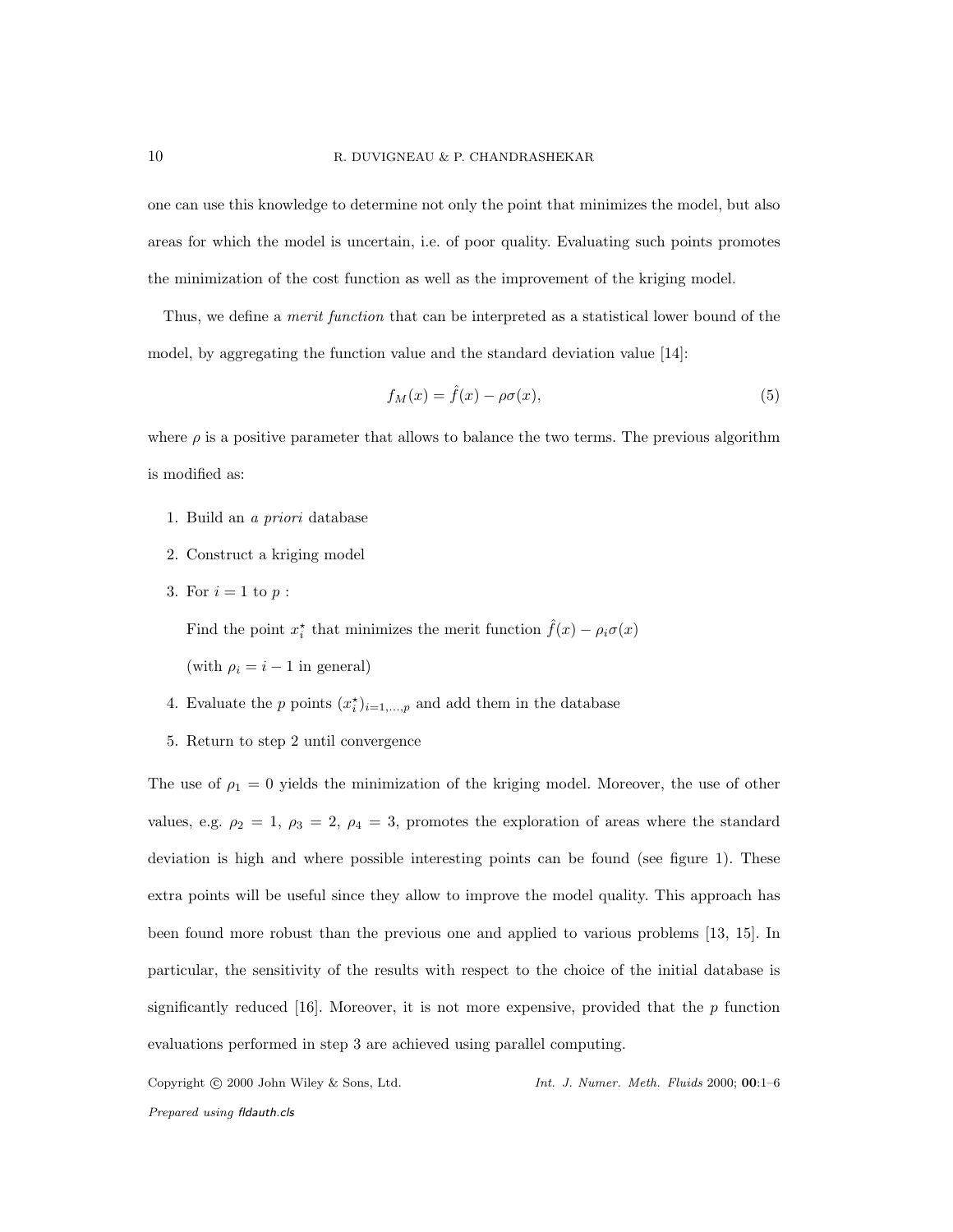The optimization process is stopped according to three possible criteria : the user can set a maximum number of simulations to perform or a target for the cost function value. Moreover, there is a third criterion, related to the iterative construction of the kriging model: the process is stopped when the minimization of the merit functions yields to points already in the database (for a given accuracy).

Nevertheless, this algorithm exhibits some limitations: first, the kriging model can be sensitive to the error originating from the evaluation process of the cost function. Typically, if the cost function is evaluated through a numerical simulation, a low convergence of the solver can lead the search to spurious local optima. Secondly, this approach is limited to problems of rather low dimension. The number of parameters should be typically lower than twenty in order to have an efficient search, according to the literature results. However, this is usually the case for flow control applications. In a previous work [16], this algorithm was used to solve aerodynamic shape optimization problems on the basis of inviscid flow models, with an increasing number of design parameters. In this context, it has been found that the proposed algorithm provides satisfactory results up to 32 variables.

#### 4. APPLICATION TO FLOW CONTROL

The optimization strategy presented above is applied to two flow control problems to determine optimal control parameters. We consider first the incompressible flow around a cylinder at Reynolds number  $Re = 200$ . The vortex shedding can be controlled by applying an oscillatory rotation to the cylinder, for some frequency and amplitude values. We apply the proposed method to determine optimal frequency and amplitude values and compare the results with similar studies based on other methods.

*Prepared using* fldauth.cls

Copyright c 2000 John Wiley & Sons, Ltd. *Int. J. Numer. Meth. Fluids* 2000; 00:1–6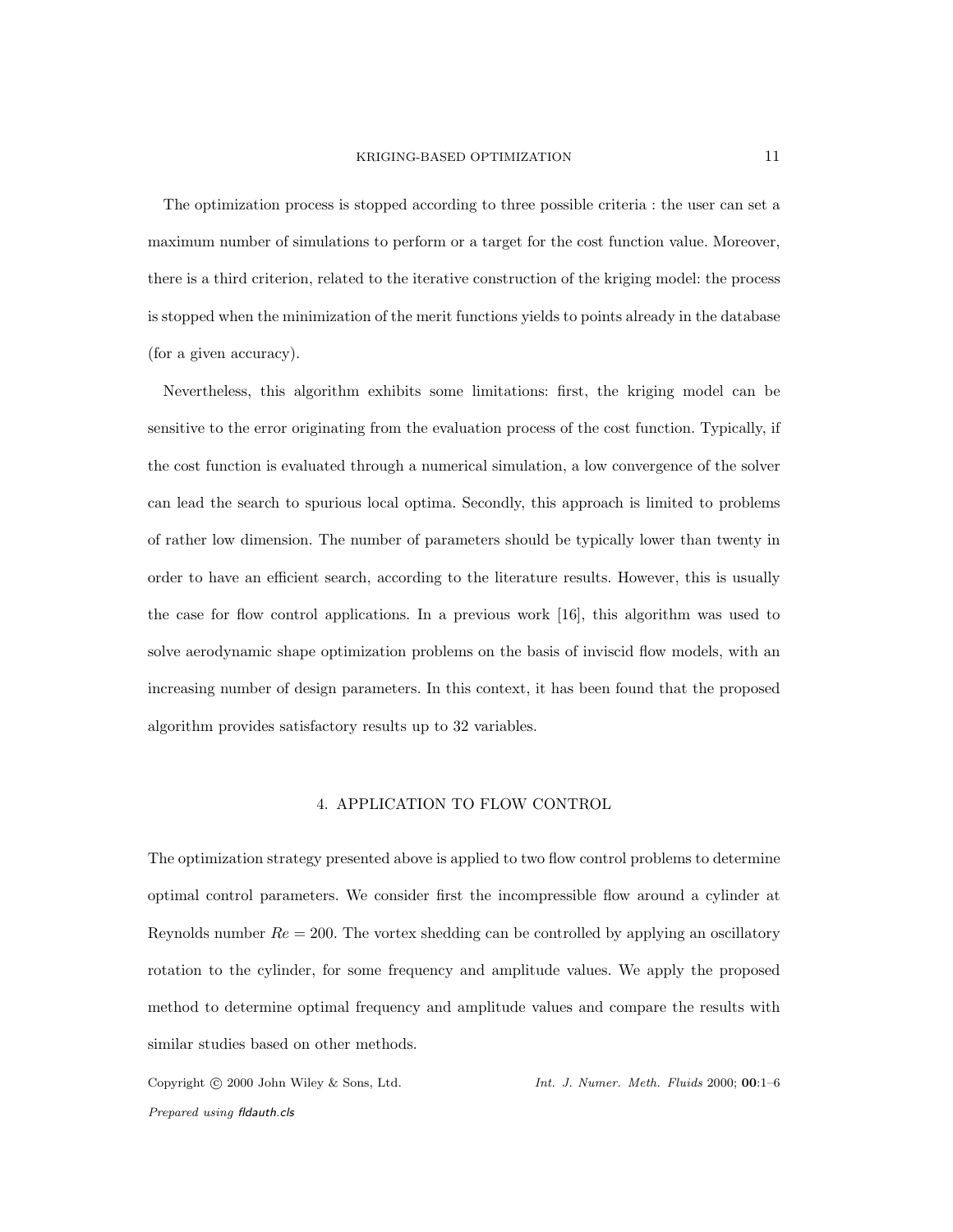#### 12 R. DUVIGNEAU & P. CHANDRASHEKAR

The second test-case deals with the turbulent compressible flow around an airfoil at transonic regime. To reduce the shock wave that appears at suction side, a cubic bump is added to the airfoil. The position, amplitude and extent of the bump are optimized with the proposed strategy and compared again with similar studies found in literature.

# 4.1. Oscillatory rotating cylinder

4.1.1. Initial configuration The flow analysis is performed using the NUM3SIS 3D Navier-Stokes flow solver developed at INRIA. It is based on a classical vertex-centered finite-volume formulation using tetrahedral grids. Second-order space accuracy is obtained using MUSCL extrapolation, while a second-order time integration is performed using a classical three-step backward scheme, including a pseudo-time integration. Details can be found in [17].

The grid used to simulate the flow around the cylinder contains about 70,000 nodes (see figure 2). Computations are validated by performing a time-step refinement study; figure 3 shows a comparison of the drag coefficient obtained using two different time steps. Obviously, the coarsest one is fine enough to have an accurate drag history. Results, in terms of Strouhal number  $St$  and time-averaged drag coefficient  $C_d$ , are compared with other numerical studies [5, 6, 8, 18, 19] (see table I) and a satisfactory agreement is obtained. The flow is obviously characterized by a massive vortex shedding (see vorticity field in figure 4).

4.1.2. Controlled flow Then, we apply a flow control process by imposing an oscillatory rotation, with frequency N and amplitude A. As first exercise, the control parameters  $(A, N)$ are chosen such as  $A = 3U_{\infty}$  and  $N = 0.75U_{\infty}/D$ , where  $U_{\infty}$  represents the free-stream velocity and  $D$  the cylinder diameter, according to the study of He *et al.* [5]. We denote  $A^* = A/U_\infty$  and  $N^* = ND/U_\infty$  the non-dimensional control parameters. Again, we perform Copyright c 2000 John Wiley & Sons, Ltd. *Int. J. Numer. Meth. Fluids* 2000; 00:1–6 *Prepared using* fldauth.cls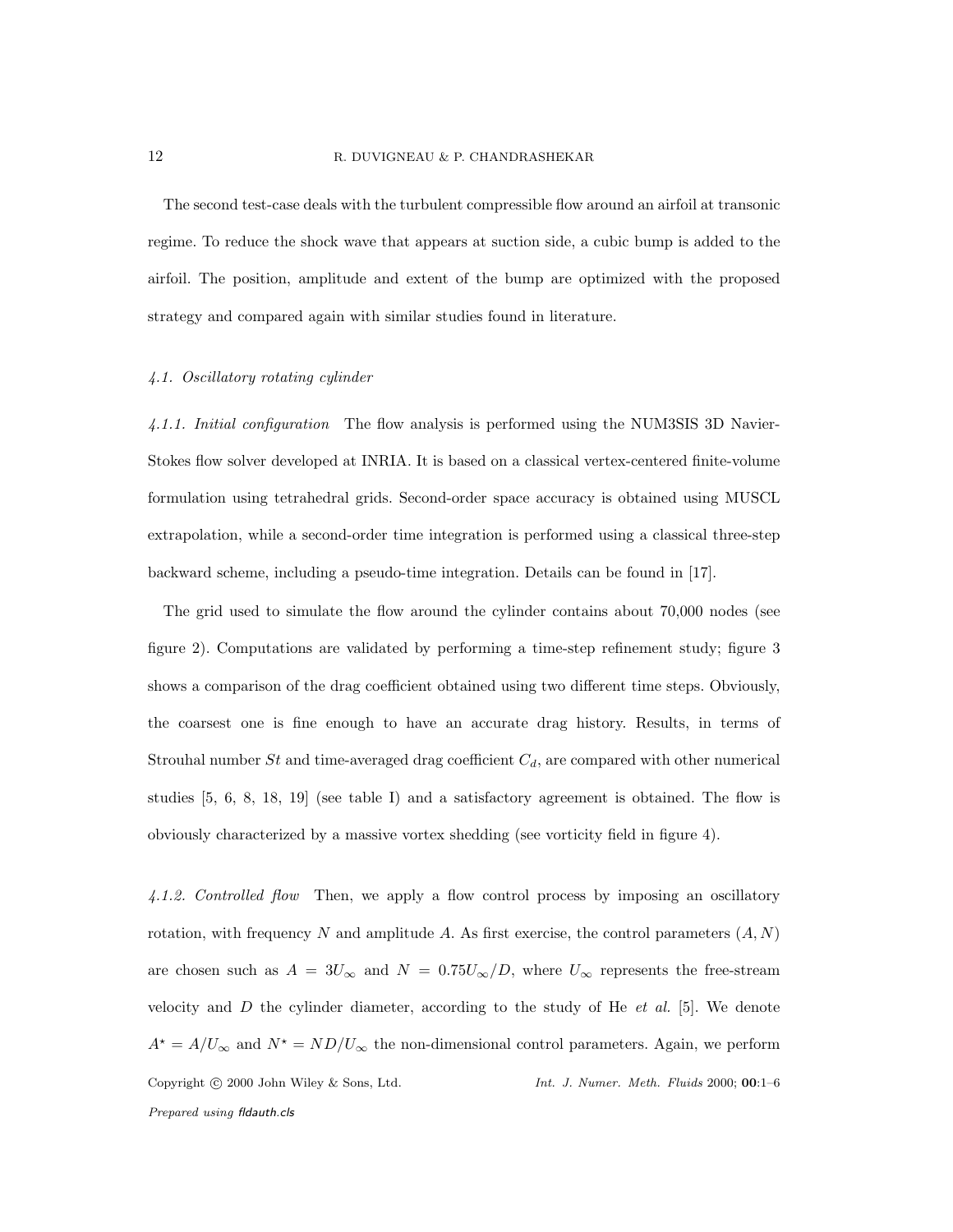| Ref.                            | St.   | Cл    |
|---------------------------------|-------|-------|
| Bergmann <i>et al.</i> $(2005)$ | 0.195 | 1.382 |
| Braza et al. (1986)             | 0.200 | 1.400 |
| Henderson (1997)                | 0.197 | 1.341 |
| Homescu et al. $(2002)$         |       | 1.440 |
| Present study                   | 0.198 | 1.370 |

Table I. Comparison of Strouhal number and drag coefficient.



Figure 2. Mesh around the cylinder.

a systematic time-step refinement study to assess the results (see figure 5). A small gap exists between the results obtained using a coarse and a fine time step. However, the drag history using a coarse time step appears to be accurate enough for optimization, provided that only the time-averaged drag is taken into account for optimization.

For these control parameters, the drag coefficient reduction is about 25%. This decrease compares favorably with the results of Bergmann *et al.* [8] and He *et al.* [5], who obtained Copyright c 2000 John Wiley & Sons, Ltd. *Int. J. Numer. Meth. Fluids* 2000; 00:1–6 *Prepared using* fldauth.cls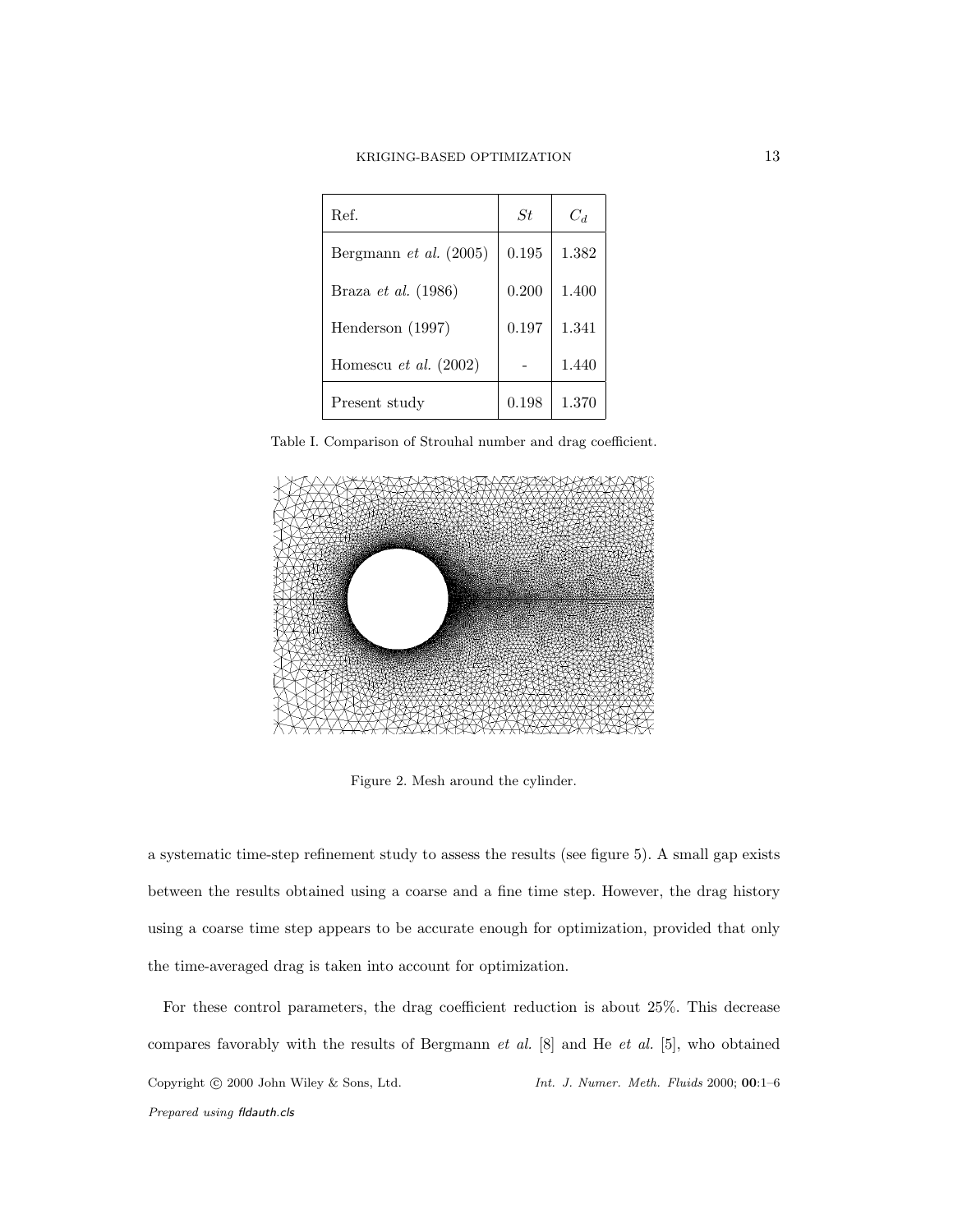

Figure 3. Time step refinement study (no control).



Figure 4. Vorticity field without control.

respectively reductions of 25% using a POD model and 30% using a 2D incompressible Navier-Stokes model. Figure 6 shows that the actuation has significantly modified the flow, by generating small-size high frequency vortices. The flow tends to be symmetric.

Copyright c 2000 John Wiley & Sons, Ltd. *Int. J. Numer. Meth. Fluids* 2000; 00:1–6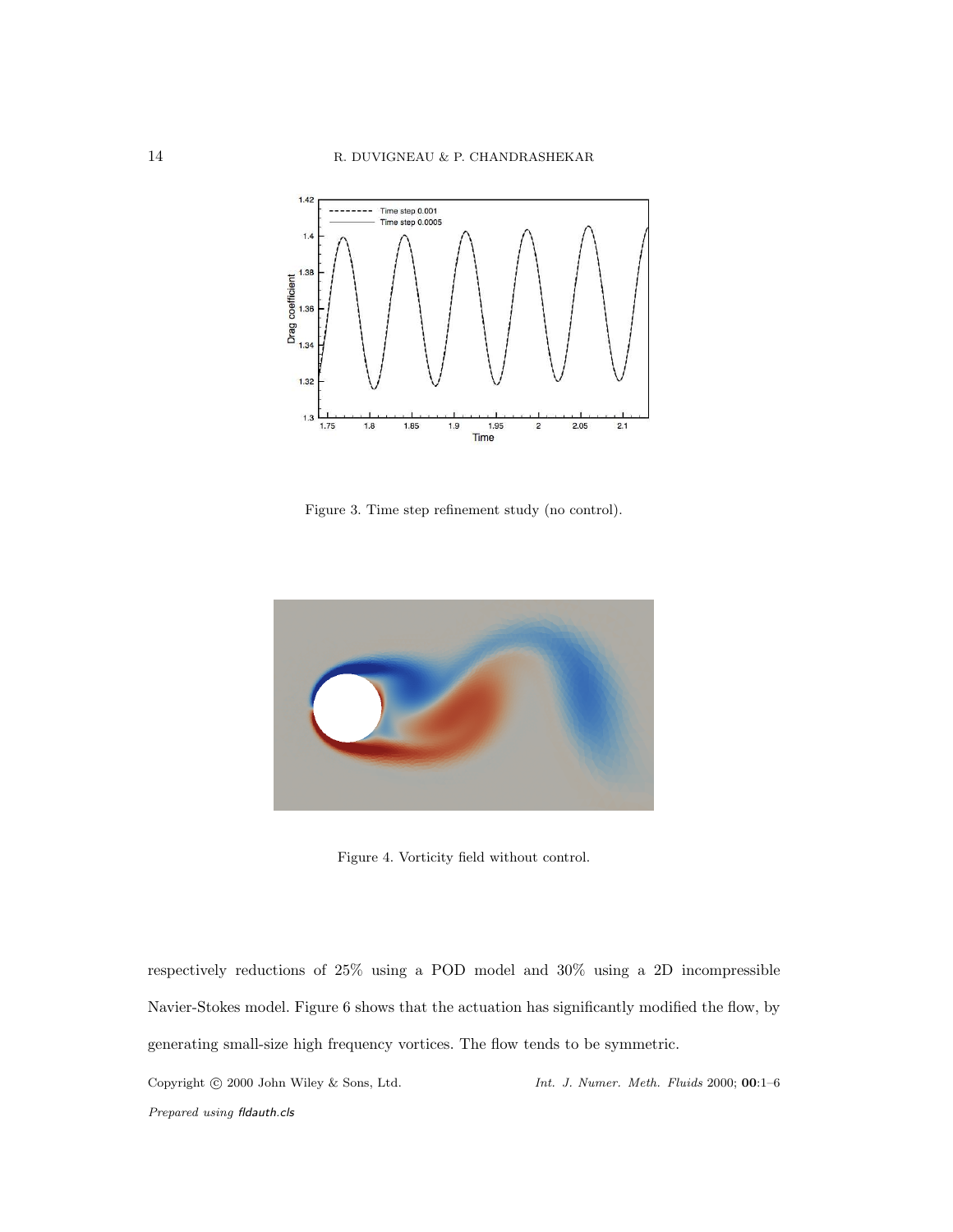

Figure 5. Time step refinement study (controlled flow with parameters from He et al.  $A^* = 3$ 

 $N^* = 0.75$ .



Figure 6. Vorticity field with control (parameters from He et al.  $A^* = 3 N^* = 0.75$ ).

4.1.3. Optimal flow control The optimal control problem reads:

Find
$$
(A, N)
$$
 to minimise  $\frac{1}{t_1 - t_0} \int_{t_0}^{t_1} C_d(t; A, N) dt.$  (6)

 $t_0$  and  $t_1$  are chosen in such a way that i) transient effects have vanished, ii) integration is performed for a sufficient number of periods. In practice, the solution of this problem is found Copyright c 2000 John Wiley & Sons, Ltd. *Int. J. Numer. Meth. Fluids* 2000; 00:1–6 *Prepared using* fldauth.cls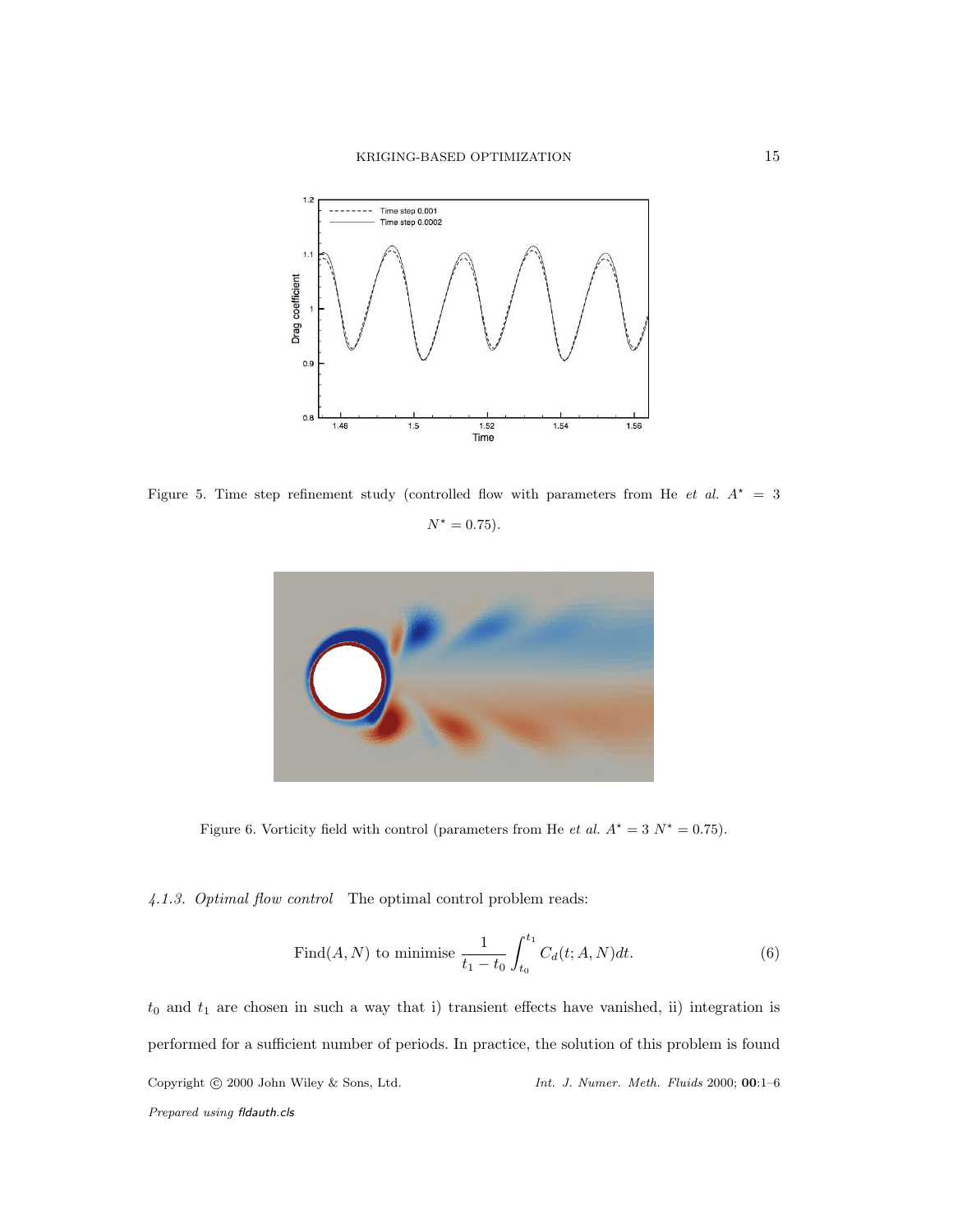by coupling the flow solver to the automatic optimization procedure presented above.

The search domain is limited to the intervals  $A^* \in [0,5]$   $N^* \in [0,1]$ . We first construct a database of size 16 using a Latin Hypercube Sampling (LHS) [20] method. At each optimization iteration, four different control parameter sets are tested, that correspond to  $\rho_1 = 0$ ,  $\rho_2 = 1$ ,  $\rho_3 = 2, \rho_4 = 5$  in the above algorithm. About 20 optimization iterations are performed. The cost function history is plotted in figure 7. As can be seen, the optimization algorithm finds efficient control parameters with a few iterations. If the search is stopped at the fifth iteration, only 32 Navier-Stokes simulations are necessary to obtain an accurate approximation of optimal control parameters. Although this cost is moderate, the proposed approach is more expensive than the TR-POD method used in [8], for which about 10 Navier-Stokes simulations were necessary to obtain optimal control parameters.

We compare the optimal parameters found with those determined by other authors [5, 6, 8] in table II. As can be seen, the optimal parameters are close to those found by He et al. One can notice a gap with those found using POD models. These differences can originate from the fact that 3D flow computations are performed in the present study.

| Ref.                          | Method    | $A^{\star}$ | $N^{\star}$ | $\Delta C_d$ |
|-------------------------------|-----------|-------------|-------------|--------------|
| Bergmann <i>et al.</i> (2005) | POD       | 2.2         | 0.53        | 25\%         |
| Bergmann et $al. (2008)$      | TR-POD    | 4.25        | 0.74        | 30%          |
| He <i>et al.</i> (2002)       | $NS$ $2D$ | 3.00        | 0.75        | 30%          |
| Present study                 | NS 3D     | 3.20        | 0.80        | 25%          |

Table II. Comparison of optimal parameters with the literature.

The use of kriging models allows to reconstruct a global model of the cost function with Copyright c 2000 John Wiley & Sons, Ltd. *Int. J. Numer. Meth. Fluids* 2000; 00:1–6 *Prepared using* fldauth.cls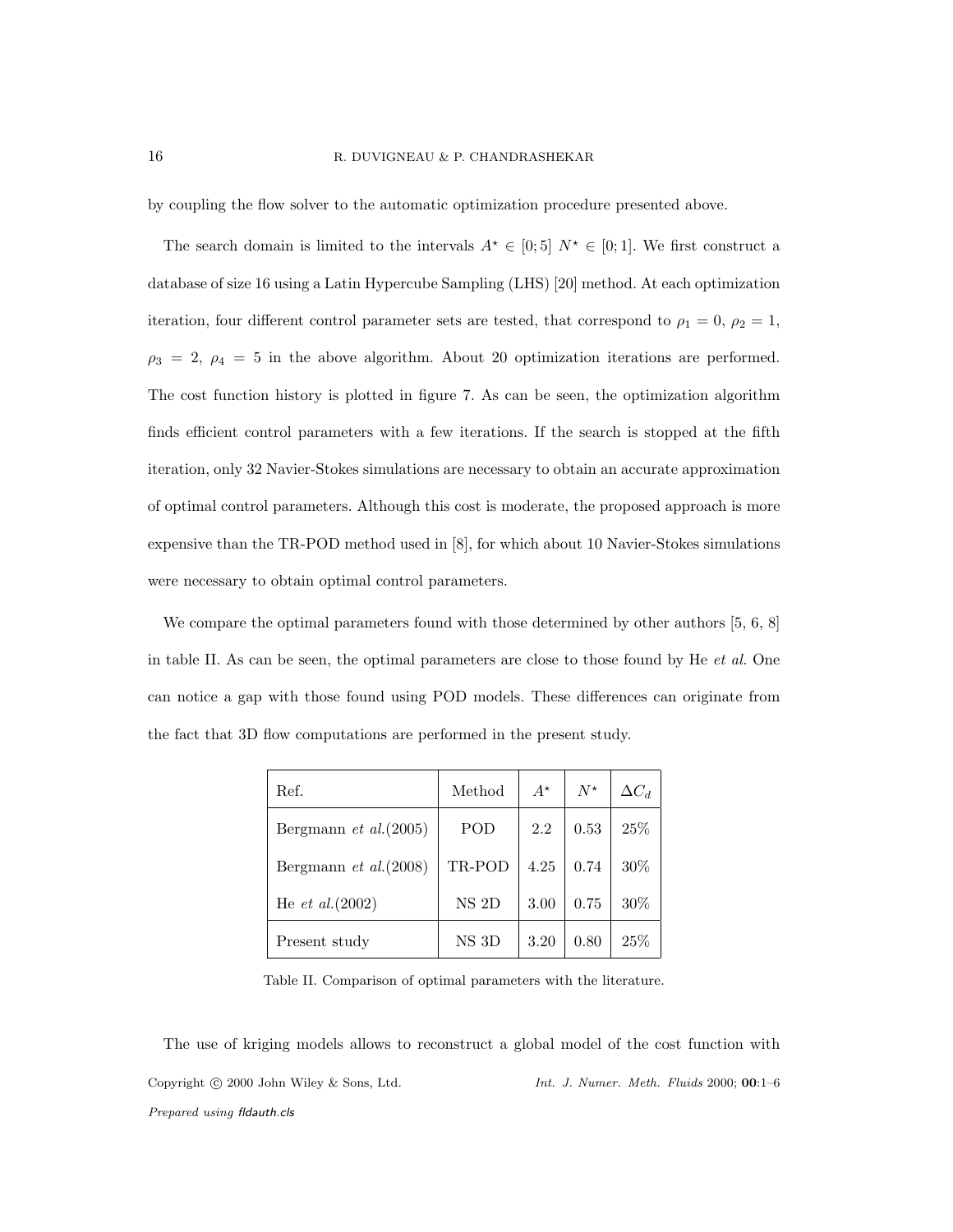

Figure 7. Cost function history.

respect to control parameters, on the basis of the CFD evaluations performed during the optimization phase. Thus, figure 8 shows the evolution of the drag coefficient with respect to the amplitude and frequency actuation, as well as CFD evaluations used to construct the kriging model. One can observe a high-drag area that corresponds to an actuation with low frequency and high amplitude. On the contrary, a quite large low-drag area can be found for high frequency actuation. One can notice that the optimization algorithm has focused CFD simulations in low value areas, but has also performed exploration in other regions.

The drag evolution is clearly multi-modal and counts several local minima. These fluctuations can originate from the physical phenomena or from some noise due to CFD simulations or kriging model. Nevertheless, the overall drag behavior is close to that from other similar studies based on POD model or parametric study using Navier-Stokes simulations [5, 8]. Copyright c 2000 John Wiley & Sons, Ltd. *Int. J. Numer. Meth. Fluids* 2000; 00:1–6 *Prepared using* fldauth.cls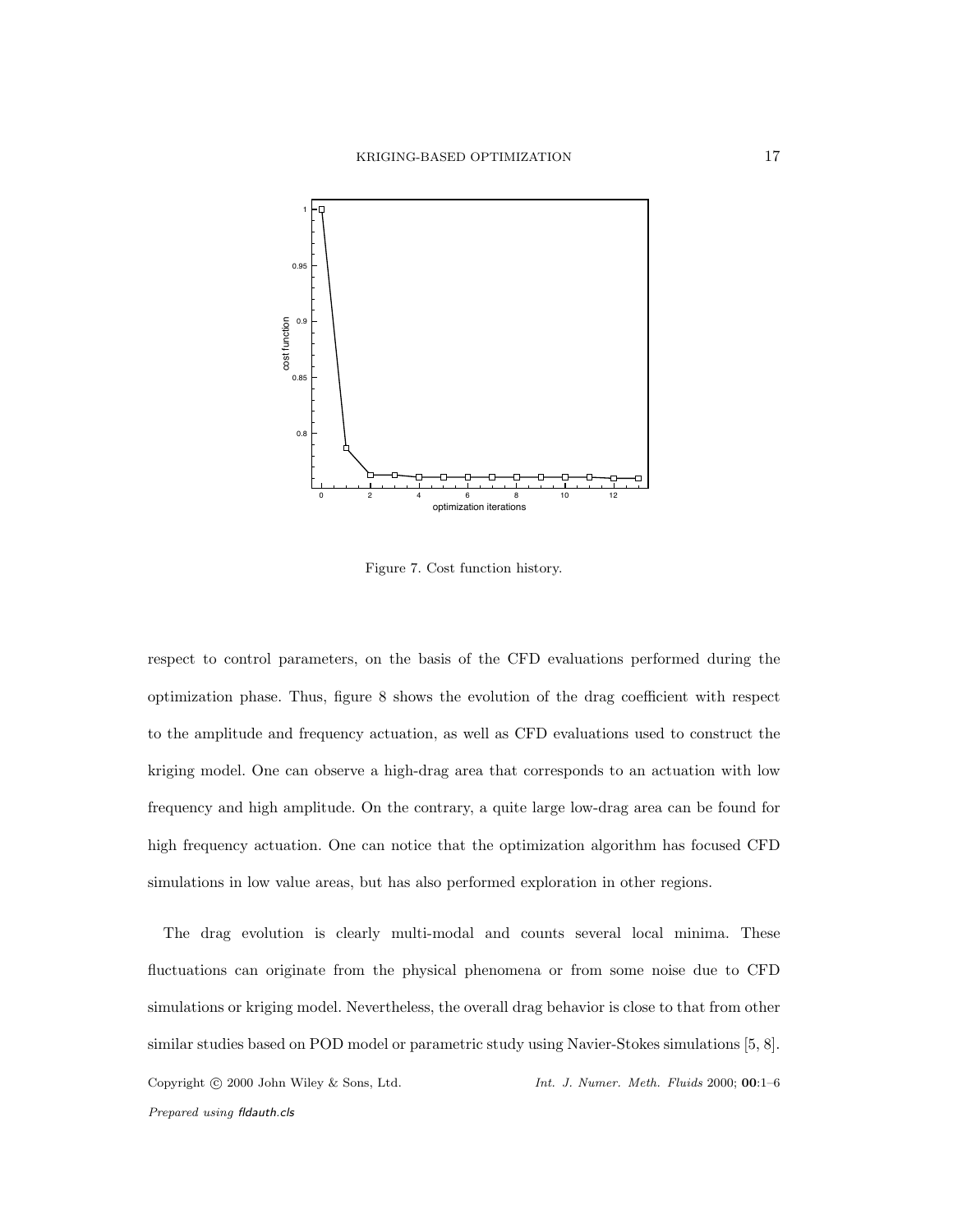

Figure 8. Kriging model surface (markers represent CFD evaluations).

#### 4.2. Shock control bump optimization

Many flows involve the presence of discontinuities or shocks, for example, in high subsonic and transonic flows encountered in aeronautics. The presence of shocks on moving bodies like airfoils and wings leads to considerable wave drag which is undesirable from a performance point of view. In the case of natural laminar flow airfoils, the presence of a shock can cause very adverse pressure gradients leading to separation. Moreover, new concerns about the environment and global warming has made it necessary to improve the fuel efficiency of aircrafts and thus reduce carbon emissions. For existing aircrafts, the idea of adding bumps to the airfoil/wing surface to mitigate the shock strength and hence reduce wave drag is an Copyright c 2000 John Wiley & Sons, Ltd. *Int. J. Numer. Meth. Fluids* 2000; 00:1–6 *Prepared using* fldauth.cls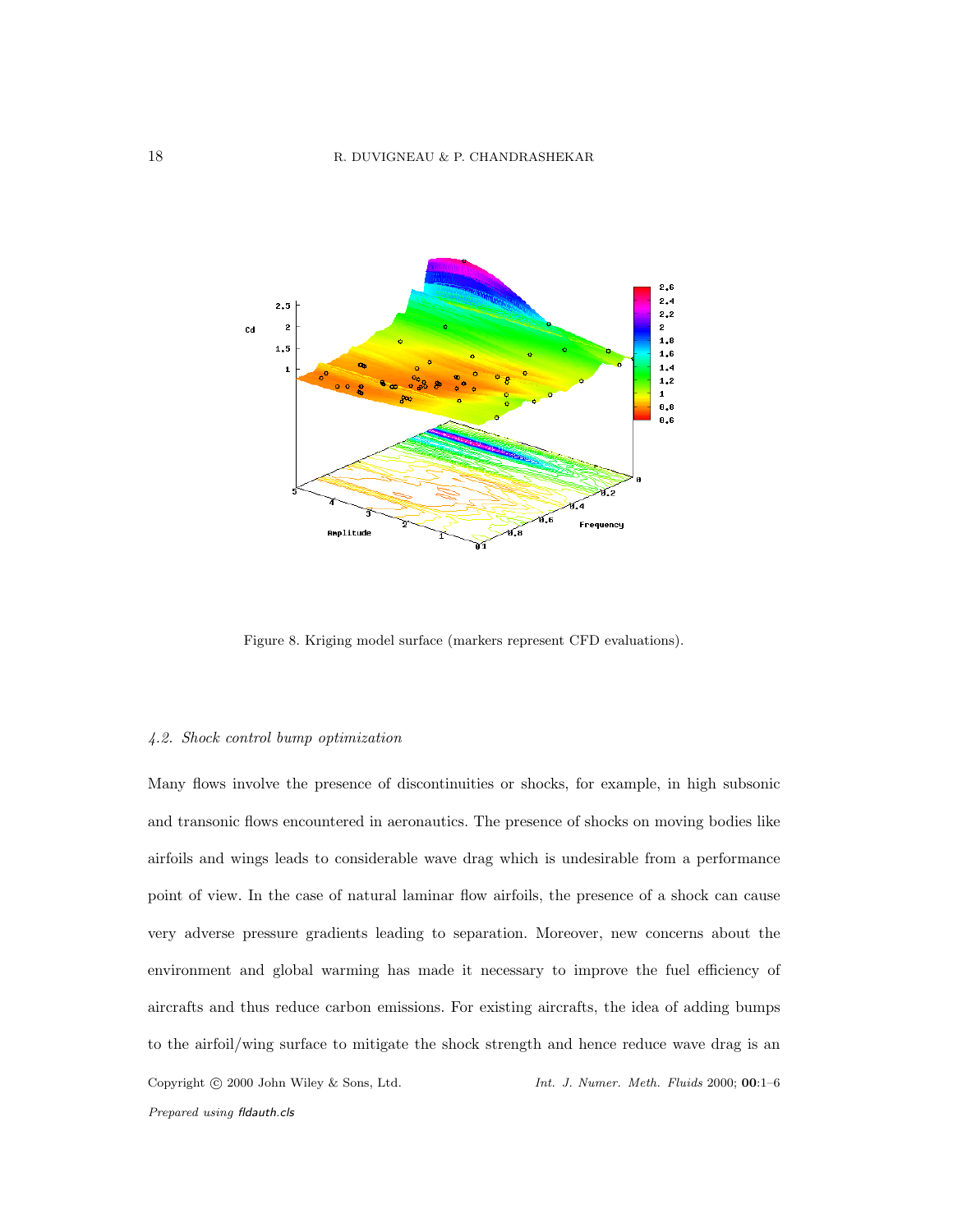attractive option [21]. The addition of a bump of suitable height at an appropriate location, usually near the shock, can lead to the splitting of the shock into a number of weaker oblique compression waves.

The size, shape and location of the bump can be determined in an optimal way so as to achieve maximum reduction in drag. In order to study this problem, we choose a test case of a laminar flow airfoil RAE5243, proposed recently for a multidisciplinary design optimization workshop [22], and solve the problem of minimizing the drag under a lift constraint

$$
\min C_d \quad \text{subject to} \quad C_l = 0.82
$$

The Reynolds number and Mach number for the test case are 19 million and 0.68 respectively, and we consider the case of fully turbulent flow.

4.2.1. Flow model and its validation The turbulent flow is computed using a RANS code called NUWTUN [23] which is based on finite volume method on block structured grids. The inviscid fluxes are computed using Roe scheme together with MUSCL approach for higher order accuracy, while the turbulence is modeled with  $k - \omega$  model. Initially, we validate the grid and numerical scheme by computing the flow at  $M_{\infty} = 0.68$  and  $\alpha = 0.77$  degrees, for which experimental results are available. On a grid of  $353 \times 97$  points (270 on airfoil), the pressure coefficient is shown in figure 9 which indicates that the grid used is sufficiently fine to resolve the flow. The optimization problem involves a lift constraint of  $C_l = 0.82$  which is closely satisfied at an angle of attack of 2.5 degrees for the initial RAE5243 airfoil; the forces for the RAE5243 airfoil at this lift coefficient are given in table III which compares favorably with the results of Qin et al. [24]. We notice that the pressure drag  $C_{d_p}$  accounts for about 65% of the total drag.

*Prepared using* fldauth.cls

Copyright c 2000 John Wiley & Sons, Ltd. *Int. J. Numer. Meth. Fluids* 2000; 00:1–6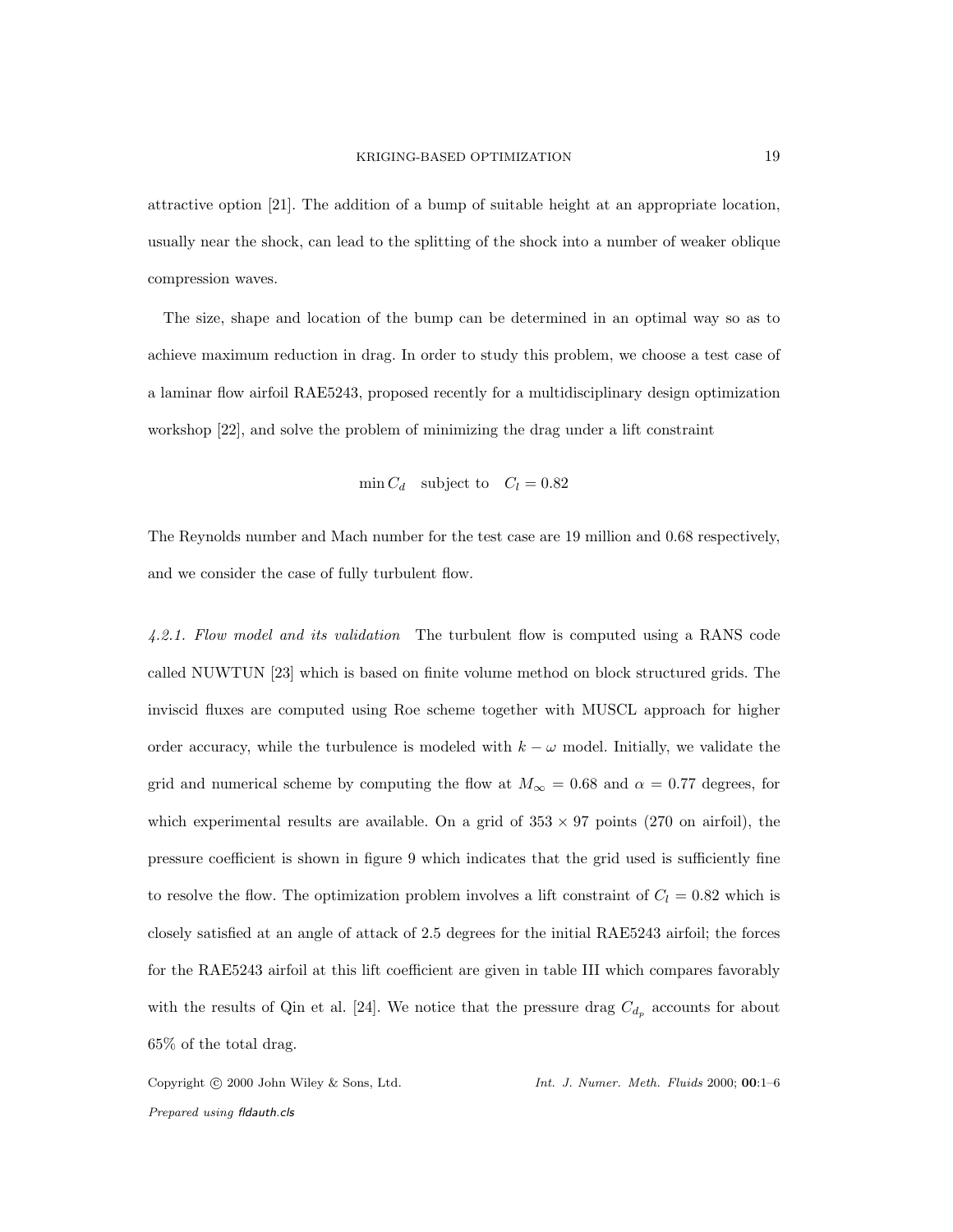

Figure 9. Grid used for CFD and comparison of pressure for RAE5243 airfoil with experiments at  $Re = 19$  million,  $M_{\infty} = 0.68$ ,  $\alpha = 0.77$  deg.

| Result     | $\alpha$ deg. | $C_l$  | $C_d$   | $C_{d_n}$ | $C_{d_n}$ |
|------------|---------------|--------|---------|-----------|-----------|
| Present    | 2.5           | 0.8244 | 0.01627 | 0.01052   | 0.005757  |
| Qin et al. |               | 0.82   | 0.01622 | 0.01063   | 0.005586  |

Table III. Forces on RAE5243 airfoil at design lift coefficient  $C_l = 0.82$ .

4.2.2. Bump shape parameterization and grid deformation The bump is assumed to be a cubic curve which is added to the upper surface of the airfoil in such a way that continuity of the first derivative of the airfoil surface is maintained. The bump shape and location is parameterized using four variables as shown in figure 10. The angle of attack  $\alpha$  is also taken as a design variable since it is useful to change  $\alpha$  to enforce the lift constraint  $C_l = 0.82$ . Hence Copyright c 2000 John Wiley & Sons, Ltd. *Int. J. Numer. Meth. Fluids* 2000; 00:1–6 *Prepared using* fldauth.cls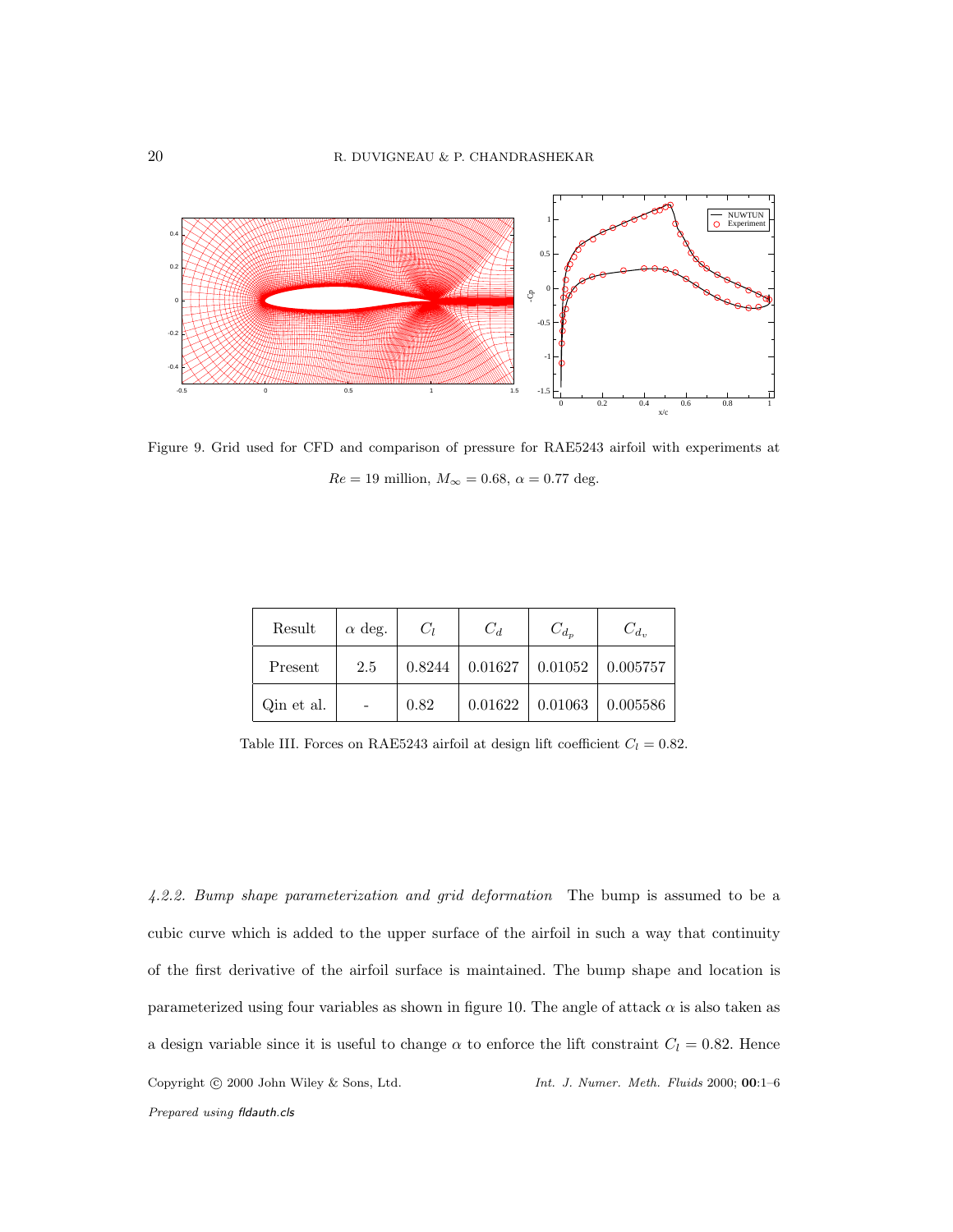

Figure 10. RAE5243 airfoil and parameterization of cubic bump.

we have five design variables and their bounds are as follows

$$
0.4 < X_{cr} < 0.8
$$
\n
$$
0.05 < X_{br} < X_{bl}
$$
\n
$$
0.1 < X_{bl} < 0.4
$$
\n
$$
0 < \Delta Y_h < 0.01
$$
\n
$$
2 < \alpha < 3
$$

where  $\alpha$  is given in degrees and the airfoil chord is normalized to unity. The upper bound on the variable  $X_{br}$  depends on the variable  $X_{bl}$ . Hence the variables are transformed so as to make the bounds independent of the variables.

The addition of a bump to the RAE5243 airfoil changes its shape; it is then necessary to modify the CFD grid to conform to the new shape. We use radial basis function (RBF) interpolation [25] to perturb the initial grid for RAE5243 airfoil to conform to the new shape. The displacement of the grid points on the airfoil are known by the addition of the bump, while the points on the outer boundary are held fixed. Using these displacements, an RBF interpolation for the displacement in the  $x$  and  $y$  coordinates is constructed using thin plate spline functions. The displacement for any interior grid point is then obtained using the RBF Copyright c 2000 John Wiley & Sons, Ltd. *Int. J. Numer. Meth. Fluids* 2000; 00:1–6 *Prepared using* fldauth.cls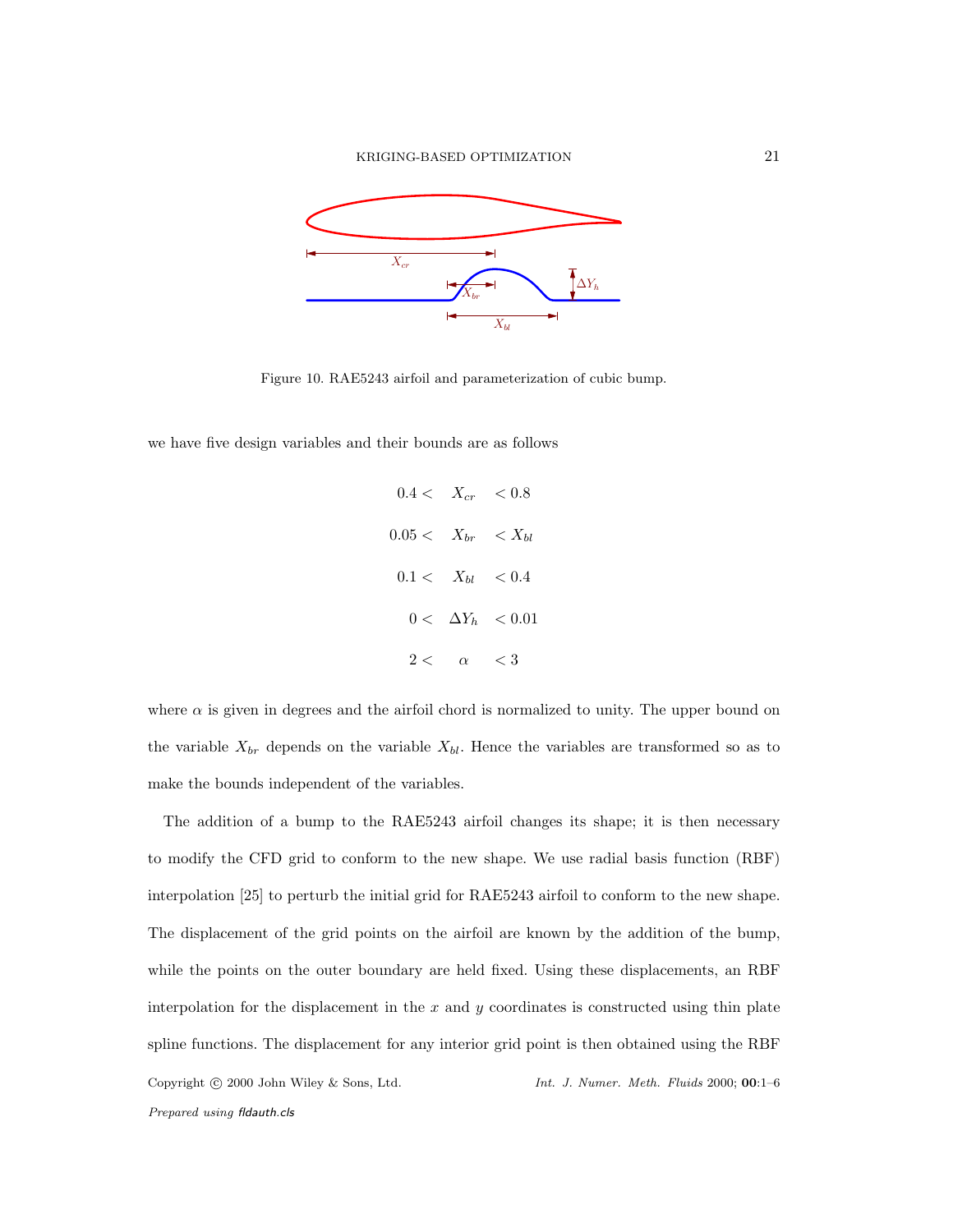

Figure 11. Convergence of objective function for shock control bump optimization, and the initial and final pressure distribution.

interpolation and leads to a smooth deformation of the grid.

4.2.3. Optimal shape control The drag force is minimized under lift constraint using the four shape parameters of the cubic bump and the angle of attack (five design variables). The constraint is enforced using penalty function approach; the function to be minimized is

$$
\min \frac{C_d}{C_{d_0}} + 10^4 \max \left(0, 1 - \frac{C_l}{C_{l_0}}\right)
$$

where  $C_{l_0} = 0.82$  and  $C_{d_0}$  is the corresponding drag coefficient for the RAE5243 airfoil, see table III. We first construct a database of 48 design variables using LHS. At each optimization iteration, four different control parameters sets are tested, that correspond to  $\rho_1 = 0$ ,  $\rho_2 = 1$ ,  $\rho_3 = 2, \ \rho_4 = 3$ , with a total of 30 iterations. The convergence of the objective function and the initial and final pressure distribution on the airfoil are shown in figure 11. The objective function is seen to converge in about 25 iterations and requiring about 140 RANS computations. The pressure distribution shows the weakening of the strong shock on the upper surface by the introduction of a weak compression zone, which is indicated by a small dip in the optimized pressure distribution. This is also shown in figure 12 where the strong shock Copyright c 2000 John Wiley & Sons, Ltd. *Int. J. Numer. Meth. Fluids* 2000; 00:1–6 *Prepared using* fldauth.cls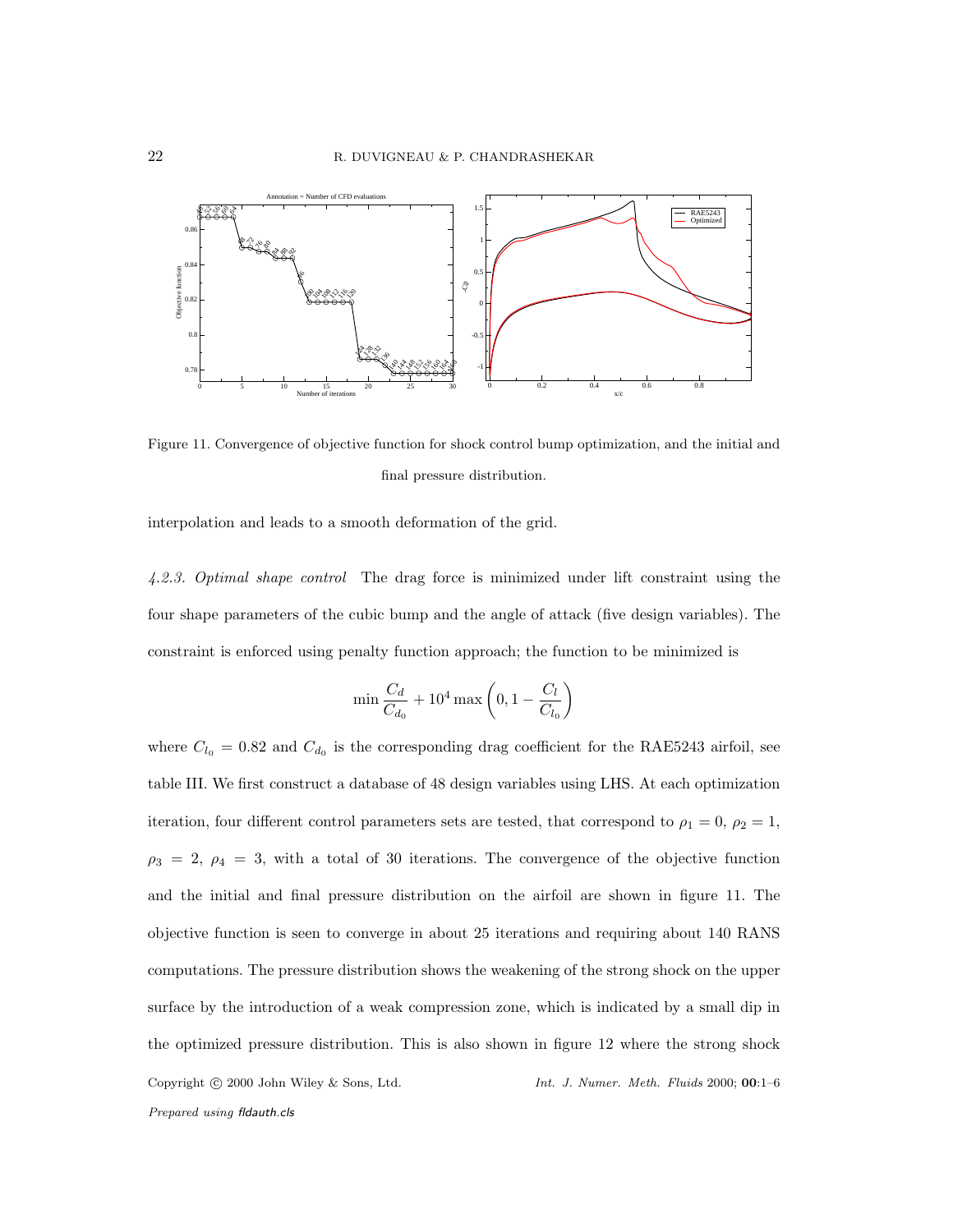KRIGING-BASED OPTIMIZATION 23



Figure 12. Pressure contours for RAE5243 airfoil and for optimized airfoil with bump.

| Case                                                                | $C_d$ | $\Delta C_d$ | $C_{d_n}$ | $C_{d_v}$                                               | $C_1$ | AOA |
|---------------------------------------------------------------------|-------|--------------|-----------|---------------------------------------------------------|-------|-----|
| Present                                                             |       |              |           | $0.01266$   -22.2\%   0.00680   0.00586   0.8204   2.19 |       |     |
| Qin et al.   $0.01326$   $-18.2\%$   $0.00756$   $0.00570$   $0.82$ |       |              |           |                                                         |       |     |

Table IV. Forces for the optimized airfoil.

is seen to be replaced by a compression wave at the foot of the shock, with the shock being broken into two weaker shocks.

Table IV shows the forces for the optimized airfoil and these are also compared with the results from Qin et al. [24]. We note that the lift constraint is well satisfied and the drag coefficient is reduced by about 22%. This can be compared with the reduction of 18% obtained by Qin et al. [24] using a gradient-based method. The larger reduction in the drag obtained in the present work might be attributed to the use of a global optimization method. The drag is decomposed into pressure drag  $C_{d_p}$  and viscous drag  $C_{d_v}$ . Since the shock is weakened by the addition of a bump, we see that the pressure drag is reduced by a large extent while the viscous drag increases slightly. This is consistent with the results of Qin et al. [24]. The bump Copyright c 2000 John Wiley & Sons, Ltd. *Int. J. Numer. Meth. Fluids* 2000; 00:1–6 *Prepared using* fldauth.cls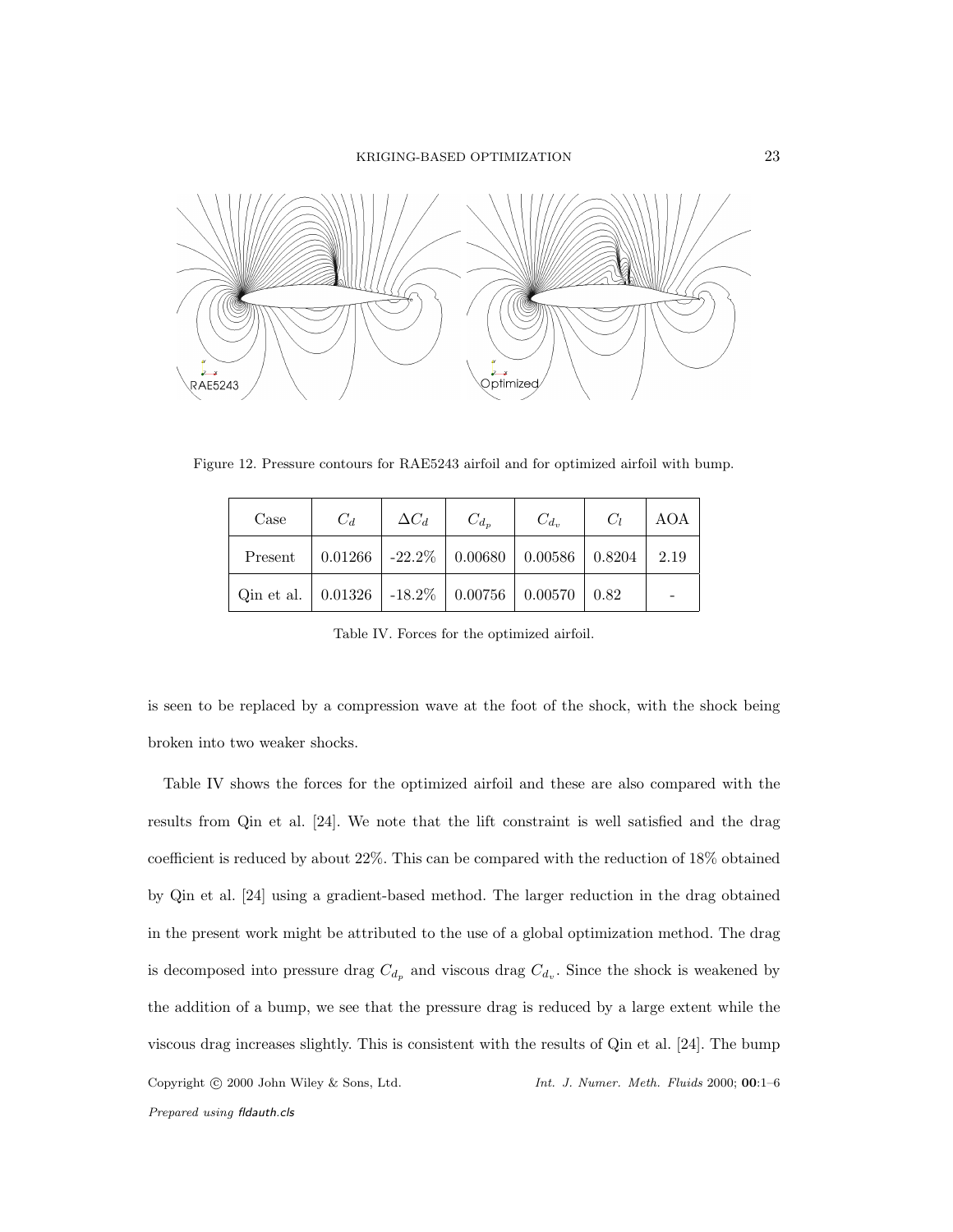| Case       | $X_{cr}$                  | $X_{bl}$ | $X_{hr}$ | $\Delta Y_h \times 10^{-3}$ |
|------------|---------------------------|----------|----------|-----------------------------|
| Present    | 0.688                     | 0.399    | 0.257    | 8.578                       |
| Qin et al. | $\mid$ 0.597 $\mid$ 0.313 |          | 0.206    | 5.900                       |

Table V. Optimized bump parameters.



Figure 13. Initial and optimized shapes for shock control bump and grid corresponding to optimal shape.

shape parameters are shown in table V together with those from Qin et al. [24]. The two sets of parameters are different due to the different drag reductions; the higher drag reduction of 22% in our case corresponds to a taller bump which is expected. Figure 13 shows the initial and optimized shapes, and also shows a closeup view of the grid corresponding to the optimal shape.

#### 5. CONCLUSION

A numerical optimization method based on kriging models is developed and tested in the context of flow control problems. Due to the complexity of the physical model considered (unsteady flow, turbulence, etc), the evaluation process is computationally expensive and often generates cost functions with several minima. The proposed algorithm is interesting in this context, since it offers a global optimization strategy for a moderate cost, and is well suited Copyright c 2000 John Wiley & Sons, Ltd. *Int. J. Numer. Meth. Fluids* 2000; 00:1–6 *Prepared using* fldauth.cls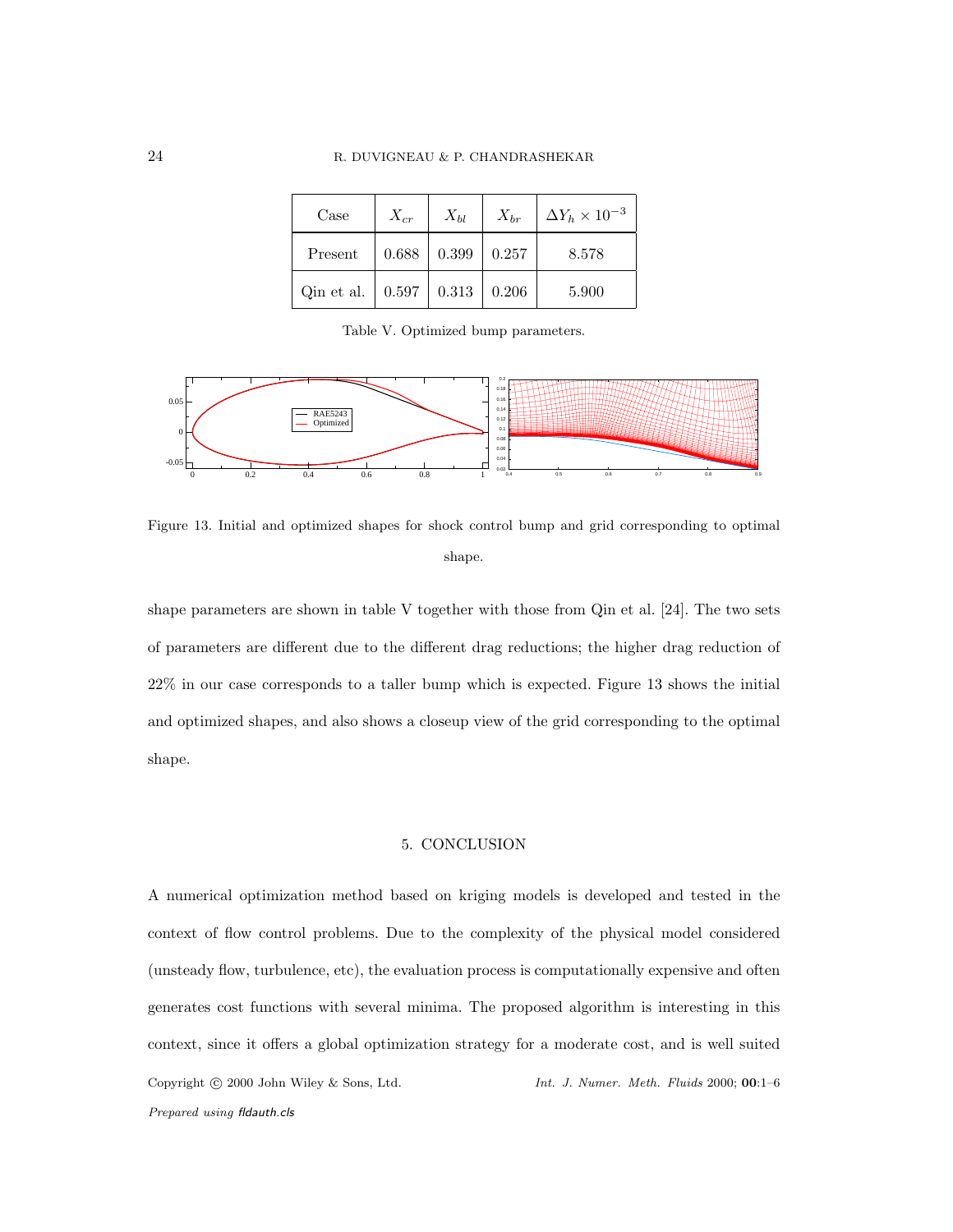to problems that include a low number of parameters.

This algorithm is tested for two typical flow control problems and the results obtained are compared with those found in the literature based on other optimization strategies. As shown, the determination of optimal control parameters can be achieved using  $O(10)-O(100)$  Navier-Stokes computations, which makes the proposed approach realistic for complex configurations. In terms of accuracy, the results obtained for the oscillatory rotating cylinder are similar with those based on other methods. Moreover, in the case of shock control, it is shown that the use of a global optimization approach yields better solutions instead of being restricted to a local optimum. This feature makes the algorithm appealing for the targeted applications.

Future work will concern the introduction of uncertainty or error estimation in the cost function values stored in the database and used to build the kriging model. Then, the database points will not be considered as exact values anymore. The objective will be to accelerate the search by using low converged simulations and low fidelity models.

# REFERENCES

- 1. Gilarranz J, Traub L, Rediniotis O. Characterization of a compact, high power synthetic jet actuator for flow separation control. AIAA Paper 2002–0127, 2002.
- 2. Seifert A, Bashar T, Koss D, Shepshelovich M, Wygnanski I. Oscillatory blowing : a tool to do delay boundary layer separation. *AIAA Journal*, 1993; 31:2052–2060.
- 3. Duvigneau R, Visonneau M. Optimization of a synthetic jet actuator for aerodynamic stall control. *Computers and Fluids*, 2006; 35:624–638.
- 4. Duvigneau R, Hay A, Visonneau M. Optimal location of a synthetic jet on an airfoil for stall control. *Journal of Fluid Engineering*, 2007; 129:825–833.
- 5. He JW, Glowinski R, Metcalfe R, Nordlander A, Periaux J. Active control and drag optimization for flow

Copyright c 2000 John Wiley & Sons, Ltd. *Int. J. Numer. Meth. Fluids* 2000; 00:1–6 *Prepared using* fldauth.cls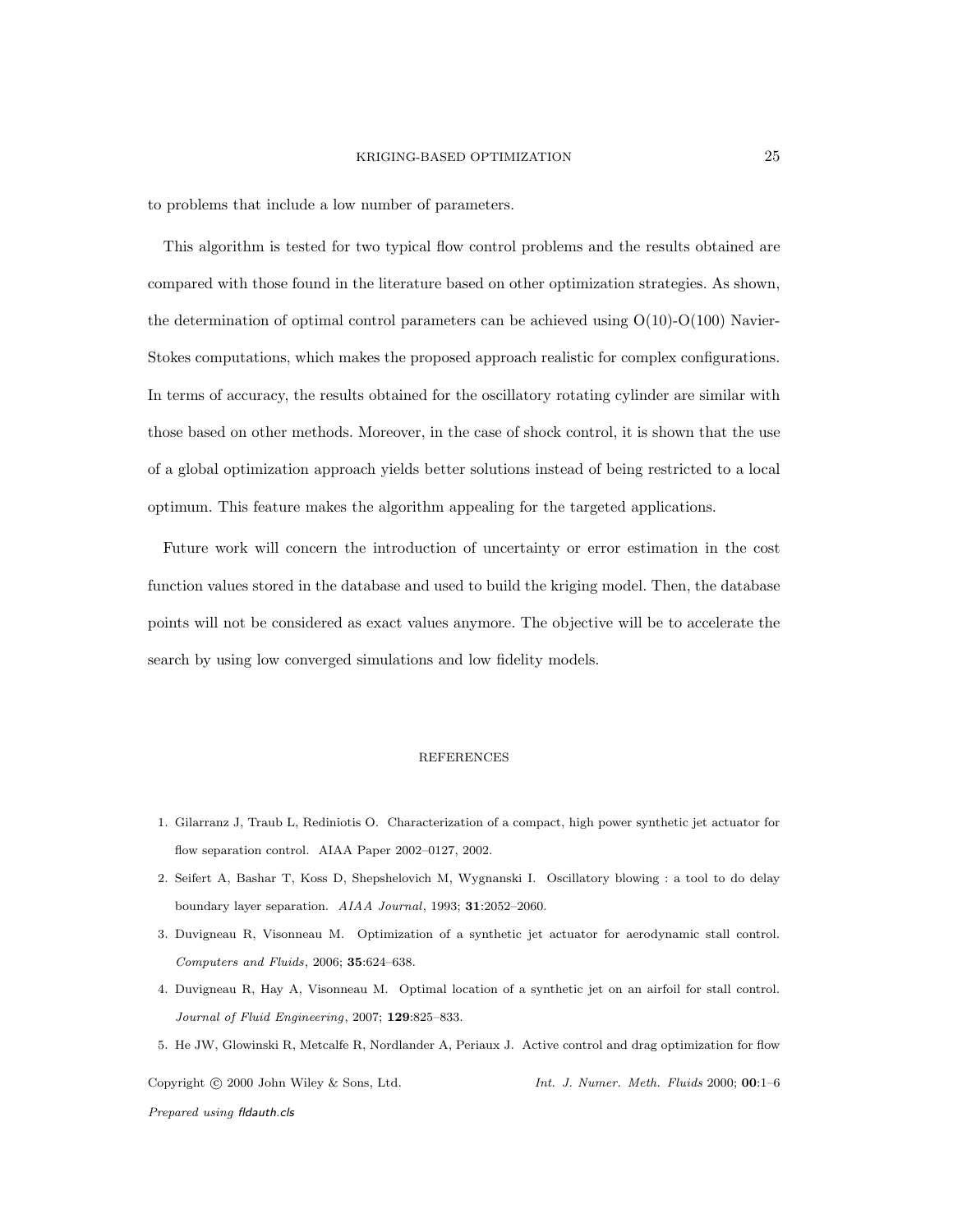past a circular cylinder: I. oscillatory cylinder rotation. *Journal of Computational Physics*, 2000; 163:83  $-117.$ 

- 6. Homescu C, Navon IM, Li Z. Suppression of vortex shedding for flow around a circular cylinder using optimal control. *International Journal for Numerical Methods in Fluids*, 2002; 38.
- 7. Bergmann M, Cordier L, Brancher JP. Optimal rotary control of the cylinder wake using POD reduced order model. *Phys. Fluids*, 2005; 17.
- 8. Bergmann M, Cordier L. Optimal control of the cylinder wake in the laminar regime by trust-region methods and POD reduced-order models. *J. Comput. Physics*, 2008; 227.
- 9. MacKay D J C. Introduction to Gaussian processes. *Neural Networks and Machine Learning*, 1998; 168:133-165.
- 10. Sacks J, Welch W, Mitchell T, Wynn H. Design and analysis of computer experiments. *Statistical Science*, 1989; 4:409–435.
- 11. Williams CKI. Prediction with Gaussian processes: From linear regression to linear prediction and beyond. Technical Report NCRG/97/012, Neural Computing and Research Group, Dept. of Comp. Sci. and App. Math., Aston University, Birmingham, 1997.
- 12. Venter G, Sobieszczanski-Sobieski J. Particle swarm optimization. *AIAA Journal*, 2003; 41:1583–1589.
- 13. Büche D, Schraudolph N N, Koumoutsakos P. Accelerating evolutionary algorithms with Gaussian process fitness function models. *IEEE Tran. on Systems, Man, and Cybernetics - Part C: Applications and Reviews*, 2005; 35.
- 14. Jones D. A taxonomy of global optimization methods based on response surfaces. *Journal of Global Optimization*, 2001; 21:345–383.
- 15. Duchaine F, Morel T, Gicquel L. Kriging based optimization tool for the design of aeronautic gas turbine combustion chambers by use of a 3D reacting CFD solver. *AIAA Journal*, 2009; 47:631–645.
- 16. Chandrashekar P and Duvigneau R Study of some strategies for global optimization using Gaussian process models with application to aerodynamic design INRIA Research Report RR-6964, June 2009.
- 17. Kloczko, T. Concept, architecture and performance study for a parallel code in CFD . In Proc. of . Parallel CFD Conference, May 2008.
- 18. Braza M, Chassaing P and Minh H. Numerical study and physical analysis of the pressure and velocity fields in the near wake of a circular cylinder. *J. Fluid Mechanics*, 1986; 165:79–130.
- 19. Henderson R D. Nonlinear dynamics and pattern formation in turbulent wake transition. *J. Fluid Mechanics*, 1997; 352.

Copyright c 2000 John Wiley & Sons, Ltd. *Int. J. Numer. Meth. Fluids* 2000; 00:1–6

*Prepared using* fldauth.cls